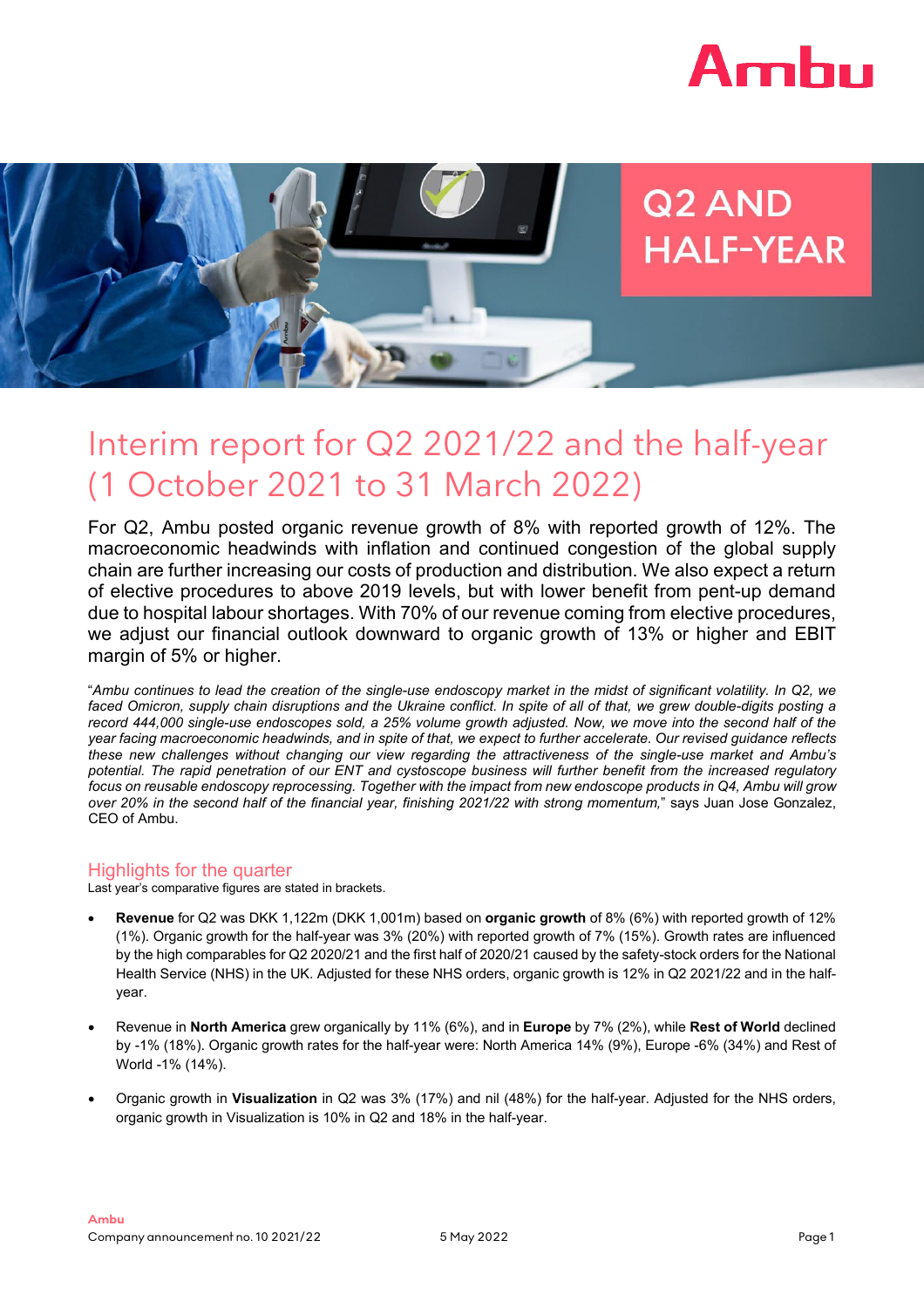

- **Unit sales of single-use endoscopes** reached 444,000 in the quarter and 863,000 for the half-year taking sales volumes up 17% and 15%, respectively, relative to last year. Adjusted for the NHS orders, the volume growth in Visualization is 25% in Q2 and 34% in the half-year.
- **Anaesthesia** posted organic growth of 12% (-4%) and **Patient Monitoring & Diagnostics** (PMD) posted 14% (-7%). For the half-year, Anaesthesia grew by 3% (0%) and PMD by 10% (-5%). The order backlog carried over from Q1 decreased significantly in Q2. For the half-year, the combined organic growth of Anaesthesia and PMD was 6% (2%).
- **Gross margin** for the quarter was 57.7% (62.2%) including one-off impact of 2.0 percentage points from write-down of raw materials. The gross margin for the half-year was 59.5% (63.8%) and is negatively impacted by product mix, raw material inflation, write-down of raw materials and the overhead from ramping-up the factory in Mexico.
- **OPEX** for the quarter totalled DKK 600m (DKK 523m), corresponding to an increase of 15% of which 6 percentage points are caused by increasing freight costs. The increase in OPEX for the half-year was also 15%.
- **EBIT** for the quarter ended at DKK 47m (DKK 100m), with an **EBIT margin** of 4.2% (10.0%). The evolution of the EBIT margin is positively impacted by the value of the 8% organic growth and negatively impacted by higher freight costs, write-down of raw materials and costs of depreciation including the Mexico plant which totals approx. 8.5 percentage points of EBIT margin compared to Q2 last year. EBIT for the half-year ended at DKK 87m (DKK 248m) with an EBIT margin of 4.0% (12.3%).
- **Net financials** for the quarter were an income of DKK 135m (income of DKK 15m) due to fair value adjustment of the contingent consideration for the acquisition of Invendo Medical GmbH in 2017. As FDA clearance of the gastroscope was not received within the agreed timeframe, the milestone payment of EUR 20m has lapsed.
- **Net working capital**-to-revenue ratio was 25% (19%) at the end of the quarter, based on rolling 12-month revenue. The supply chain situation, with longer transit times and handling at the terminals, is increasing the level of inventories required to maintain service levels.
- **Free cash flow** before acquisitions totalled DKK -136m (DKK -27m) for the quarter and DKK -298m (DKK -25m) for the half-year driven by the lower EBITDA, increased net working capital and investments in innovation.
- Total **net interest-bearing debt** (NIBD) was DKK 1,417m (DKK 466m), corresponding to a leverage ratio of 3.3 (0.7). In line with our plan, NIBD is up by DKK 658m since 30 September 2021, driven by the lease contract for the Mexico plant, the negative free cash flow and the distribution of dividends.
- **The outlook for the 2021/22 financial year** is revised due to the macroeconomic headwinds, supply chain volatility, ongoing hospital labour shortages and write-down of raw materials. Up to now, we have been expecting a rapid return of elective procedure activity, but we now expect this to happen at a more steady pace. On this basis, the outlook for organic growth is revised from "15%+" to "13%+" (13 percent or higher), and the outlook for EBIT margin is consequentially revised from "7%+" to "5%+" (5 percent or higher). Outlook for the financial year is therefore:
	- Organic growth of 13%+ (13 percent or higher)
	- EBIT margin of 5%+ (5 percent or higher)

As we go through the second half of the financial year, we expect the leverage ratio to be reduced driven by revenue growth and further financial scale.

# Subsequent events

- On 19 April 2022, we obtained CE mark for **aScope™ Gastro** and **aBox™ 2** so that our single-use gastroscope solution is cleared for sale in Europe as well as in the USA. The commercial launch is ongoing.
- On 19 April 2022, we announced that **aScope™ 4 RhinoLaryngo Slim** has expanded our addressable ENT market by supporting FEES procedures (Fibreoptic Endoscopic Evaluation of Swallowing).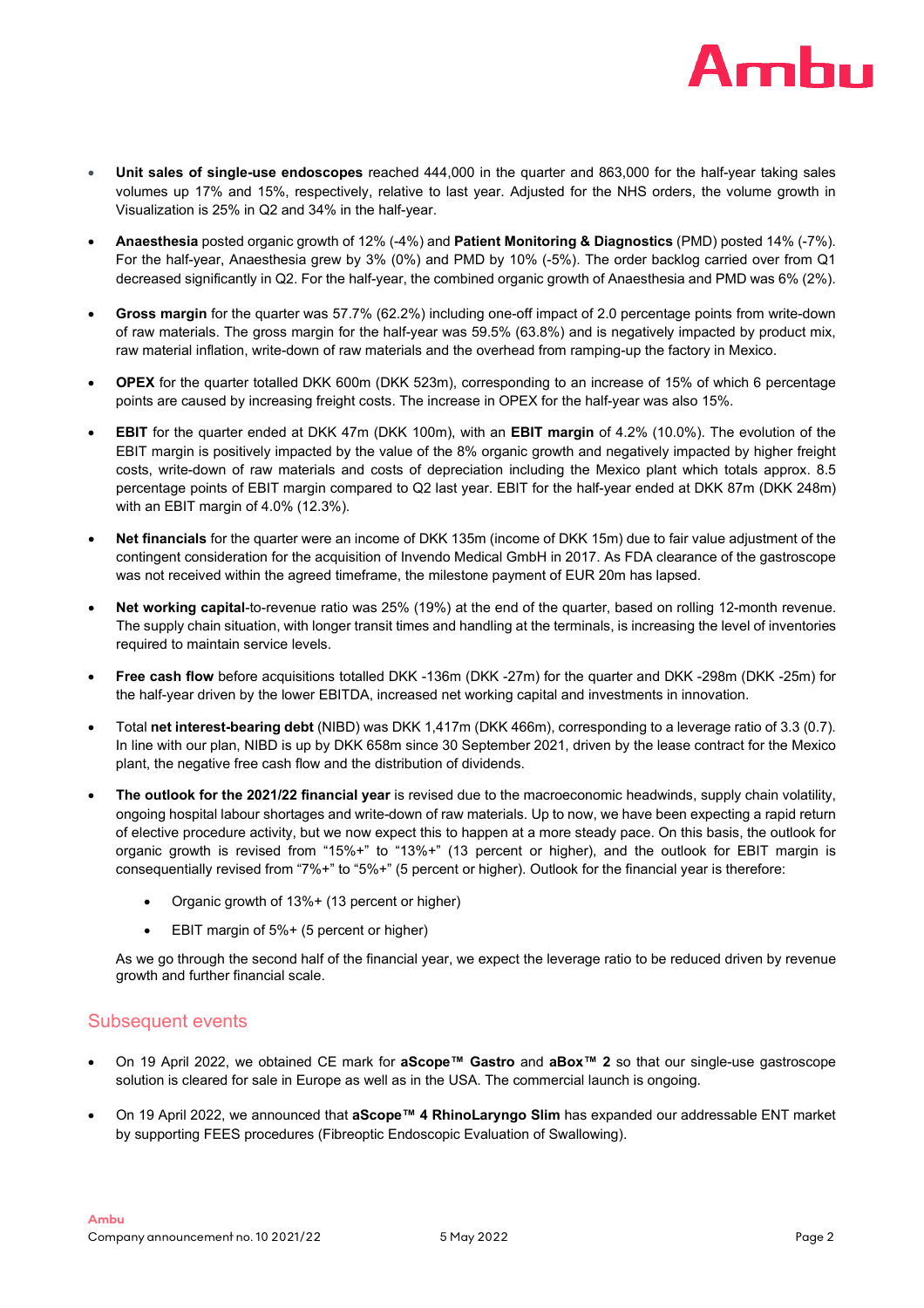

• On 3 May 2022, we announced CE mark for **aScope™ 5 Broncho** and **aBox™ 2**, enabling us to address the advanced procedures in the bronchoscopy suite and thereby expand our addressable market within pulmonology. FDA clearance is pending.

A **conference call** is held Friday 6 May 2022, at 09:00 (CEST). The conference is broadcast live via ambu.com/webcastQ22022. To ask questions in the Q&A session, please call one of the following numbers five minutes before the start of the conference: +45 3544 5577 (DK), +44 333 300 0804 (UK) or +1 631 913 1422 (US), and enter the following access code: 54837596#. The presentation can be downloaded immediately after the conference at ambu.com/presentations.

# **Contacts**

### **Investors**

Michael Højgaard, CFO, miho@ambu.com / +45 4030 4349 Nicolai Thomsen, Director, Investor Relations & Strategic Financial Planning, nith@ambu.com / +45 2620 8047

### **Media**

Mikkel Trier Wagner, Director, Corporate Communications, mtw@ambu.com / +45 4191 0830

Ambu A/S

Baltorpbakken 13, DK-2750 Ballerup, Denmark, Tel.: +45 7225 2000, CVR no.: 63 64 49 19, [www.ambu.com](http://www.ambu.com/)

**About Ambu**

Ambu has been bringing the solutions of the future to life since 1937. Today, millions of patients and healthcare professionals worldwide depend on the efficiency, safety and performance of our single-use endoscopy, anaesthesia, and patient monitoring solutions. We continuously look to the future with a commitment to deliver innovative quality products that have a positive impact on patient care and the work of healthcare professionals. Headquartered near Copenhagen in Denmark, Ambu employs approximately 5,000 people in Europe, North America and the Asia Pacific. For more information, please visit [ambu.com](https://www.ambu.com/) or follow us on our [corporate](https://www.linkedin.com/company/ambu-as/) [LinkedIn](https://www.linkedin.com/company/ambu-usa/) and USA LinkedIn pages.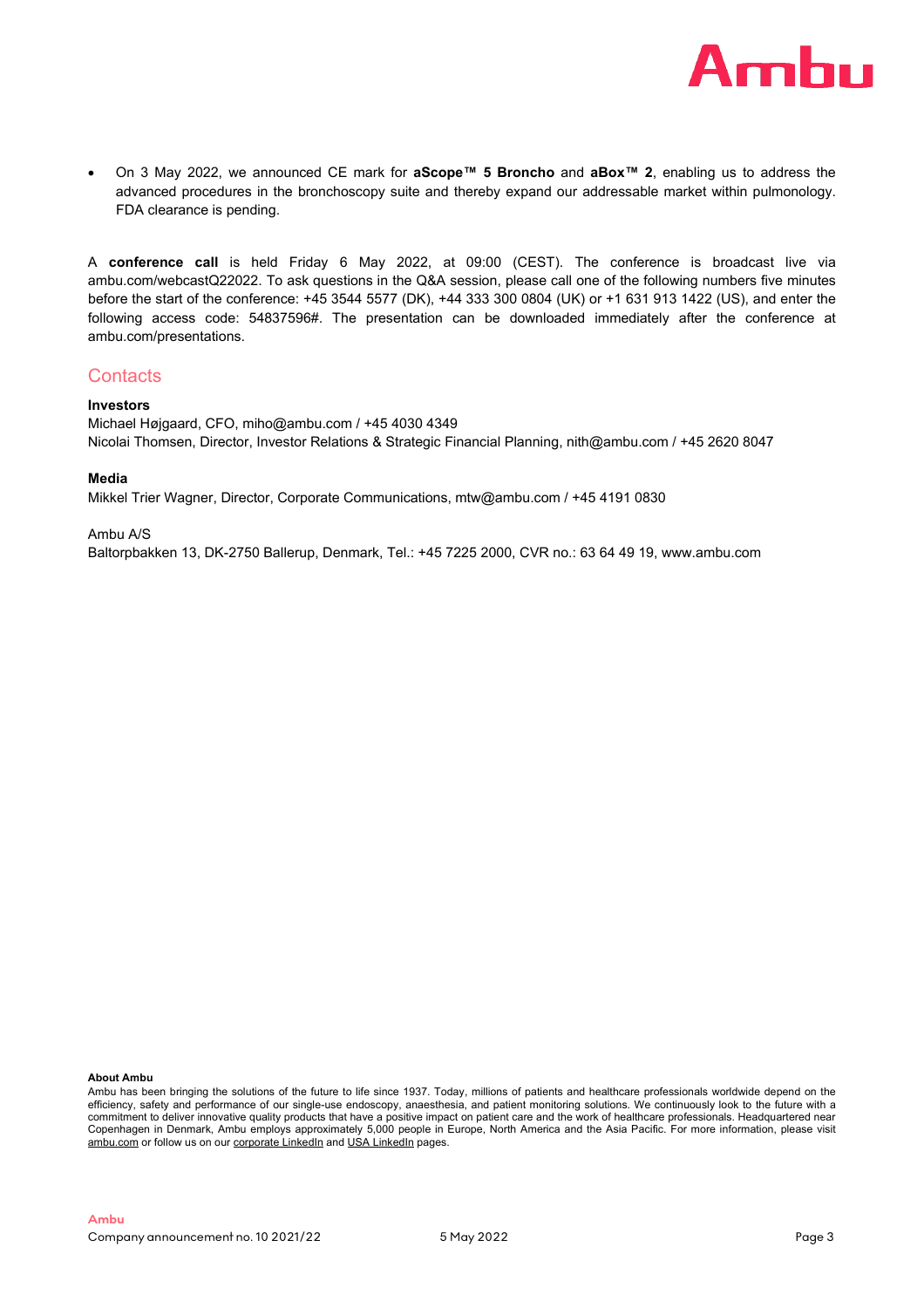

# FINANCIAL HIGHLIGHTS

| <b>DKKm</b>                                                       | Q2<br>2021/22  | Q <sub>2</sub><br>2020/21 | <b>YTD</b><br>2021/22 | <b>YTD</b><br>2020/21 | <b>FY</b><br>2020/21 |
|-------------------------------------------------------------------|----------------|---------------------------|-----------------------|-----------------------|----------------------|
| Income statement                                                  |                |                           |                       |                       |                      |
| Revenue                                                           | 1,122          | 1,001                     | 2,153                 | 2,014                 | 4,013                |
| Gross margin, %                                                   | 57.7           | 62.2                      | 59.5                  | 63.8                  | 62.4                 |
| <b>EBITDA</b>                                                     | 125            | 150                       | 227                   | 348                   | 556                  |
| Depreciation, amortisation and impairment                         | $-78$          | $-50$                     | $-140$                | $-100$                | -216                 |
| <b>EBIT</b>                                                       | 47             | 100                       | 87                    | 248                   | 340                  |
| Net financials                                                    | 135            | 15                        | 120                   | $-15$                 | $-32$                |
| Profit before tax                                                 | 182            | 115                       | 207                   | 233                   | 308                  |
| Net profit for the period                                         | 175            | 95                        | 195                   | 186                   | 247                  |
| <b>Balance sheet</b>                                              |                |                           |                       |                       |                      |
| Assets                                                            | 6,557          | 5,318                     | 6,557                 | 5,318                 | 5,740                |
| Net working capital                                               | 1,038          | 728                       | 1,038                 | 728                   | 789                  |
| Equity                                                            | 4,162          | 3,861                     | 4,162                 | 3,861                 | 3,952                |
| Net interest-bearing debt                                         | 1,417          | 466                       | 1,417                 | 466                   | 759                  |
| Invested capital                                                  | 5,579          | 4,327                     | 5,579                 | 4,327                 | 4,711                |
| <b>Cash flows</b>                                                 |                |                           |                       |                       |                      |
| Cash flows from operating activities                              | 5              | 92                        | $-23$                 | 198                   | 328                  |
| Cash flows from investing activities before acquisitions          | $-141$         | $-119$                    | $-275$                | $-223$                | $-573$               |
| Free cash flows before acquisitions of enterprises and technology | $-136$         | $-27$                     | $-298$                | $-25$                 | $-245$               |
| Acquisitions of enterprises and technology                        | $\mathbf{0}$   | $-1$                      | $\mathbf 0$           | $-300$                | $-301$               |
| Cash flows from operating activities, % of revenue                | $\mathbf{0}$   | 9                         | $-1$                  | 10                    | 8                    |
| Investments, % of revenue                                         | $-12$          | $-12$                     | $-13$                 | $-11$                 | $-14$                |
| Free cash flows before acquisitions of enterprises, % of revenue  | $-12$          | -3                        | $-14$                 | $-1$                  | -6                   |
| <b>Key figures and ratios</b>                                     |                |                           |                       |                       |                      |
| Organic growth, %                                                 | 8              | 6                         | 3                     | 20                    | 16                   |
| OPEX ratio, %                                                     | 53             | 52                        | 55                    | 51                    | 54                   |
| EBITDA margin, %                                                  | 11.1           | 15.0                      | 10.5                  | 17.3                  | 13.9                 |
| EBIT margin, %                                                    | 4.2            | 10.0                      | 4.0                   | 12.3                  | 8.5                  |
| Tax rate, %                                                       | $\overline{4}$ | 17                        | $6\phantom{1}6$       | 20                    | 20                   |
| Return on equity, %                                               | $6\phantom{1}$ | 9                         | 6                     | 9                     | 8                    |
| NIBD/EBITDA                                                       | 3.3            | 0.7                       | 3.3                   | 0.7                   | 1.4                  |
| Equity ratio, %                                                   | 63             | 73                        | 63                    | 73                    | 69                   |
| Net working capital, % of revenue                                 | 25             | 19                        | 25                    | 19                    | 20                   |
| Return on invested capital (ROIC), %                              | 3              | 8                         | 3                     | 8                     | 6                    |
| Average number of employees                                       | 5,098          | 4,380                     | 4,912                 | 4,290                 | 4,437                |
| <b>Share-related ratios</b>                                       |                |                           |                       |                       |                      |
| Market price per share (DKK)                                      | 100            | 298                       | 100                   | 298                   | 190                  |
| Earnings per share (EPS) (DKK)                                    | 0.69           | 0.38                      | 0.77                  | 0.75                  | 0.98                 |
| Diluted earnings per share (EPS-D) (DKK)                          | 0.69           | 0.38                      | 0.77                  | 0.74                  | 0.98                 |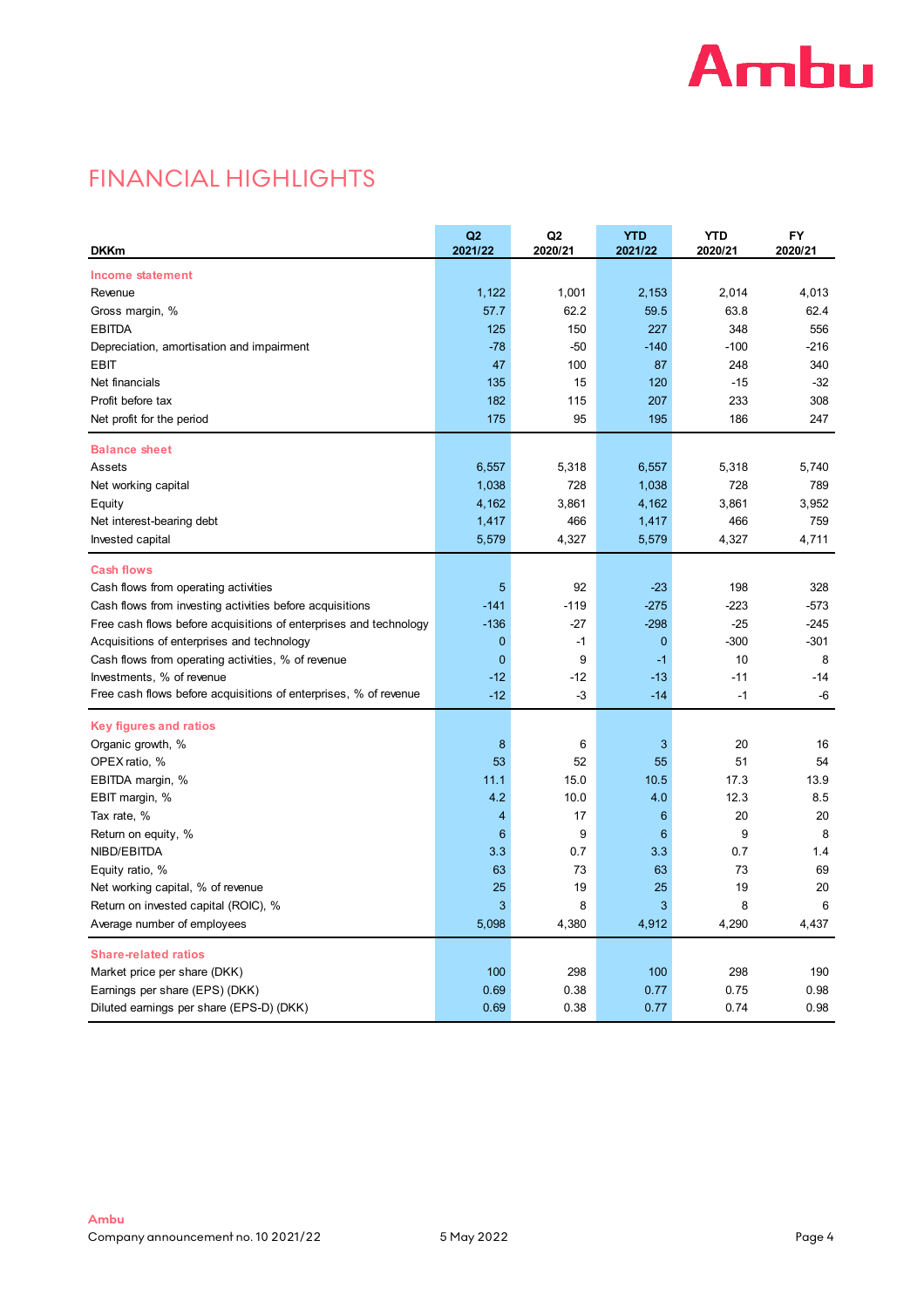

# MANAGEMENT'S REVIEW Q2 2021/22

At the half-way point of the financial year 2021/22, the uncertainties regarding the impact of Omicron have been reduced and generally we see an improved healthcare environment with the exception of some territories in Rest of World.

During Q2 we have taken measures to reduce the backlog of orders for Anaesthesia and PMD products that were carried from last financial year, and which increased in Q1. The value of backorders has been reduced in Q2, and we go into the second half of the year with backorders below the level at the end of Q4 last year.

For the full year, we still expect double-digit growth for Anaesthesia and PMD combined driven by the return of elective procedures and gain of market share in PMD.

The global supply chain continues to be a challenge with long lead times and high freight rates. We have mitigated this by building significant in-transit inventories and through the use of air freight, leading to inventory levels and freight costs at a historically high level. As we move through the second half of the financial year, we expect inventories to reduce to levels in line with our historical performance.

Our new factory in Mexico has been built, and we are now setting up production lines and expect the first products to be shipped to US customers in Q4 2021/22.

The war in Ukraine has no direct impact on Ambu as the businesses in Ukraine and Russia are very small. Most of the impact is indirect through the worsening of the global economy and supply chain disruption.

# **Sales performance – Regions**

*Last year's comparative figures are stated in brackets.*

For Q2, revenue ended at DKK 1,122m (DKK 1,001m) corresponding to organic growth of 8% (6%) and reported growth of 12% (1%).

For the half-year ending on 31 March 2022, revenue came to DKK 2,153m (DKK 2,014m) corresponding to organic growth of 3% (20%).

Adjusted for the NHS safety-stock orders, organic growth is 12% in Q2 and in the half-year.

**North America** accounted for 47% of revenue in Q2 based on organic growth of 11% (6%). Reported growth was 20% (-3%). The difference of 9 percentage points is due to the appreciating USD/DKK exchange rate over the same period last year.

In North America, we have seen a continued normalisation of activity as the US healthcare systems recover from the effects of COVID-19. Elective procedure activity is back to normal with full access to hospitals, however, benefit from pent-up demand is less than expected.

In North America, Visualization sales grew organically by 15% (9%) in Q2, driven by strong performance in ENT and urology.

The revenue in both Anaesthesia and PMD grew organically by 6% (4%) in Q2, reflecting the continued return of elective procedures as well as reduction of backorders.

For the half-year, North America accounted for 47% of revenue based on organic growth of 14% (9%) and reported growth of 21% (0%).

| <b>DKKm</b>          | Q <sub>2</sub><br>2021/22 | Q <sub>2</sub><br>2020/21 | Organic<br>growth | <b>Fx</b> | Reported<br>growth | <b>YTD</b><br>21/22 | <b>YTD</b><br>20/21 | Organic<br>growth | <b>Fx</b> | Reported<br>growth |
|----------------------|---------------------------|---------------------------|-------------------|-----------|--------------------|---------------------|---------------------|-------------------|-----------|--------------------|
| <b>North America</b> | 523                       | 437                       | 11%               | 9%        | 20%                | 1.004               | 828                 | 14%               | 7%        | 21%                |
| <b>Europe</b>        | 482                       | 447                       | 7%                | $1\%$     | 8%                 | 943                 | 984                 | $-6%$             | 2%        | $-4%$              |
| <b>Rest of World</b> | 117                       | 117                       | $-1%$             | $1\%$     | $0\%$              | 206                 | 202                 | $-1%$             | 3%        | 2%                 |
| Revenue              | 1,122                     | 1,001                     | 8%                | 4%        | 12%                | 2,153               | 2,014               | 3%                | 4%        | 7%                 |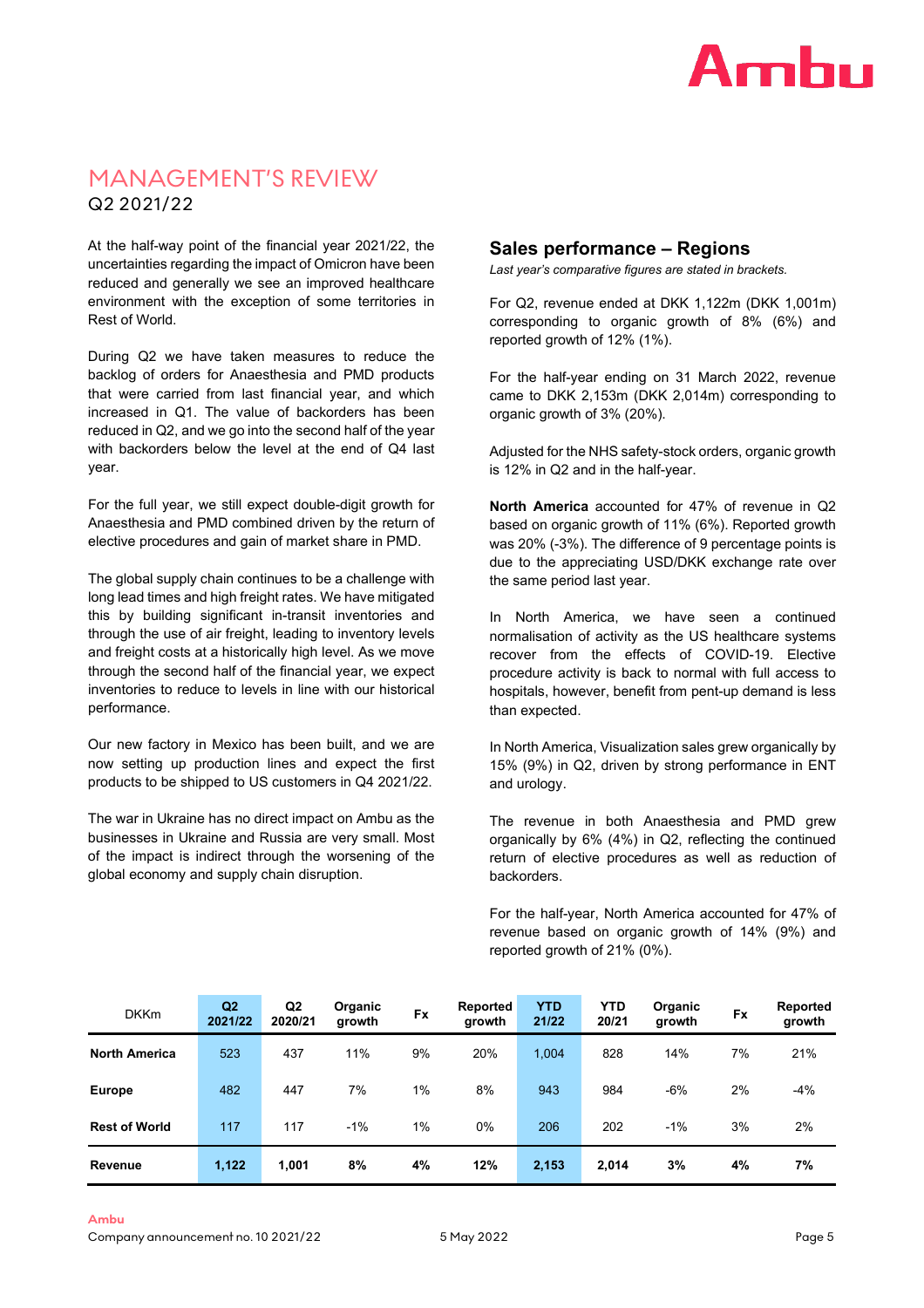

**Europe** accounted for 43% of revenue in the quarter, with an organic revenue growth of 7% (2%). Reported growth was 8% (2%). Adjusted for NHS safety-stock orders, the organic growth is 16% in Q2.

In Europe, we have seen an overall continued recovery from COVID-19 even though some countries remained affected by restrictions and staff shortages at hospitals resulting in lower activity levels. Elective procedure activity in Europe increased in the quarter, and we believe the demand in the region has fully recovered as we exit Q2.

For Visualization, organic growth for the quarter came in at -6% (25%). This reflects a normalisation of the COVIDinduced demand for bronchoscopes as well as an increase in demand for Visualization products in ENT, urology and GI. Adjusted for the NHS safety-stock orders, the organic Visualization growth in Europe is 8% in Q2.

Sales in Anaesthesia grew organically by 38% (-33%), as elective procedure activity is normalising, and backorder levels reduced. European sales in PMD grew organically by 24% (-15%) reflecting the rebound of sales after PMD revenue was depressed by COVID.

For the half-year, Europe accounted for 44% of revenue based on organic growth of -6% (34%) and reported growth of -4% (33%). Adjusted for NHS safety-stock orders, the organic growth is 13% in the half-year.

**Rest of World** accounted for 10% of revenue in Q2 with negative organic growth of -1% (18%) and reported growth of 0% (14%). The flat revenue growth in Q2 reflects a continued depression of sales due to COVIDrelated restrictions. In some territories in Rest of World, especially in China, we continue to see COVID-19 restrictions going into Q3.

In Rest of World, Visualization sales were flat with an organic growth of 0% (16%). We believe this is due to temporary disruptions as the underlying market dynamics continue to support the change to single-use endoscopes in our key markets including Japan and Australia.

Anaesthesia grew by 5% (27%) while PMD declined by -13% (9%) in Q2 as elective procedure activity was still low and the lockdowns in China reduced sales.

For the half-year, Rest of World accounted for 9% of revenue based on negative organic growth of -1% (14%) and reported growth of 2% (10%).

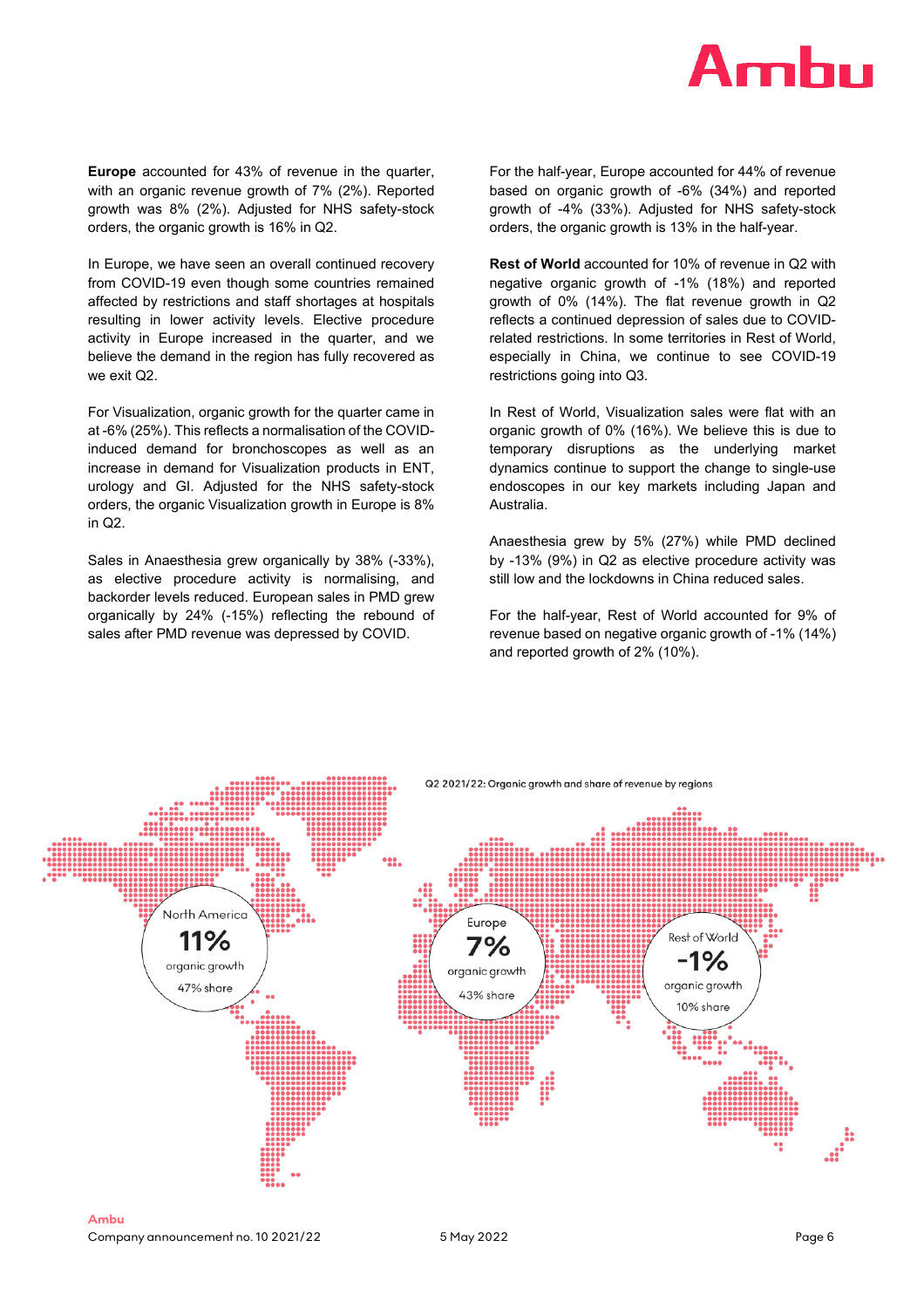# Amhu

# **Sales performance – Business areas**

| <b>DKKm</b>          | Q <sub>2</sub><br>2021/22 | Q <sub>2</sub><br>2020/21 | Organic<br>growth | <b>Fx</b> | Reported<br>growth | <b>YTD</b><br>2021/22 | <b>YTD</b><br>2020/21 | Organic<br>growth | <b>Fx</b> | Reported<br>growth |
|----------------------|---------------------------|---------------------------|-------------------|-----------|--------------------|-----------------------|-----------------------|-------------------|-----------|--------------------|
| <b>North America</b> | 272                       | 218                       | 15%               | 10%       | 25%                | 527                   | 401                   | 24%               | 7%        | 31%                |
| <b>Europe</b>        | 267                       | 281                       | $-6%$             | 1%        | $-5%$              | 537                   | 621                   | $-15%$            | 1%        | $-14%$             |
| <b>Rest of World</b> | 49                        | 48                        | 0%                | 2%        | 2%                 | 89                    | 83                    | 5%                | 2%        | 7%                 |
| Revenue              | 588                       | 547                       | 3%                | 4%        | 7%                 | 1,153                 | 1.105                 | 0%                | 4%        | 4%                 |

# **Visualization**

In Q2, Visualization revenue grew organically by 3% (17%) with reported growth at 7% (13%) and total revenue of DKK 588m for the business area. Visualization accounted for 53% (55%) of Ambu's revenue in Q2. In the half-year, the organic growth in Visualization was flat at 0% (48%) with reported growth of 4% (42%). Adjusted for the NHS safety-stock orders, the organic growth in Visualization is 10% in Q2 and 18% in the half-year.

Q2 organic Visualization growth in North America was 15% (9%), in Europe -6% (25%) and in Rest of World 0% (16%).

Our **pulmonology** business remains the largest source of revenue in Visualization, and following a peak in demand for single-use bronchoscopes caused by the outbreak of COVID-19, we have in Q2 seen the market contract to pre-COVID levels but with higher penetration of single-use. The Omicron variant of COVID-19 causes less severe patient cases and has not driven bronchoscope demand to the same extent as earlier variants.

Within **ENT** (ear, nose and throat) **and urology** we have in Q2 continued to see high growth trends and a rapid transition from reusable to single-use procedures. Our cystoscope sales, in particular, continue to show steep growth.

During Q2, we have focused on converting **duodenoscope** trials to sales. The progress has been slowed down by Omicron and the need for hospitals to prioritise daily operations, but as we exit Q2, hospital access has normalized.

The three-year organic revenue CAGR for Visualization is 27% and reflects how our single-use offering in pulmonology has become a commonly used alternative to the reusable bronchoscopes and how our solutions for ENT and urology are rapidly taking market share.

In Q2 2021/22, sales of endoscopes totalled 444,000 compared to 379,000 units sold in Q2 2020/21 or a 17% volume growth. For the half-year, the number of endoscopes sold was 863,000 units, equal to volume growth of 15%. Adjusted for NHS safety-stock orders, the Q2 and half-year volume growth is 25% and 34%, respectively.

Our average selling prices are stable. The difference of 14 percentage points between organic revenue growth and volume growth is caused by product mix as endoscopes for ENT and urology showed high doubledigit growth rates at price-points below the overall average for Visualization.

For the full year 2021/22, we now expect ENT and urology endoscopes to generate combined sales of around 800,000 units.

#### **Number of endoscopes sold, '000 units**

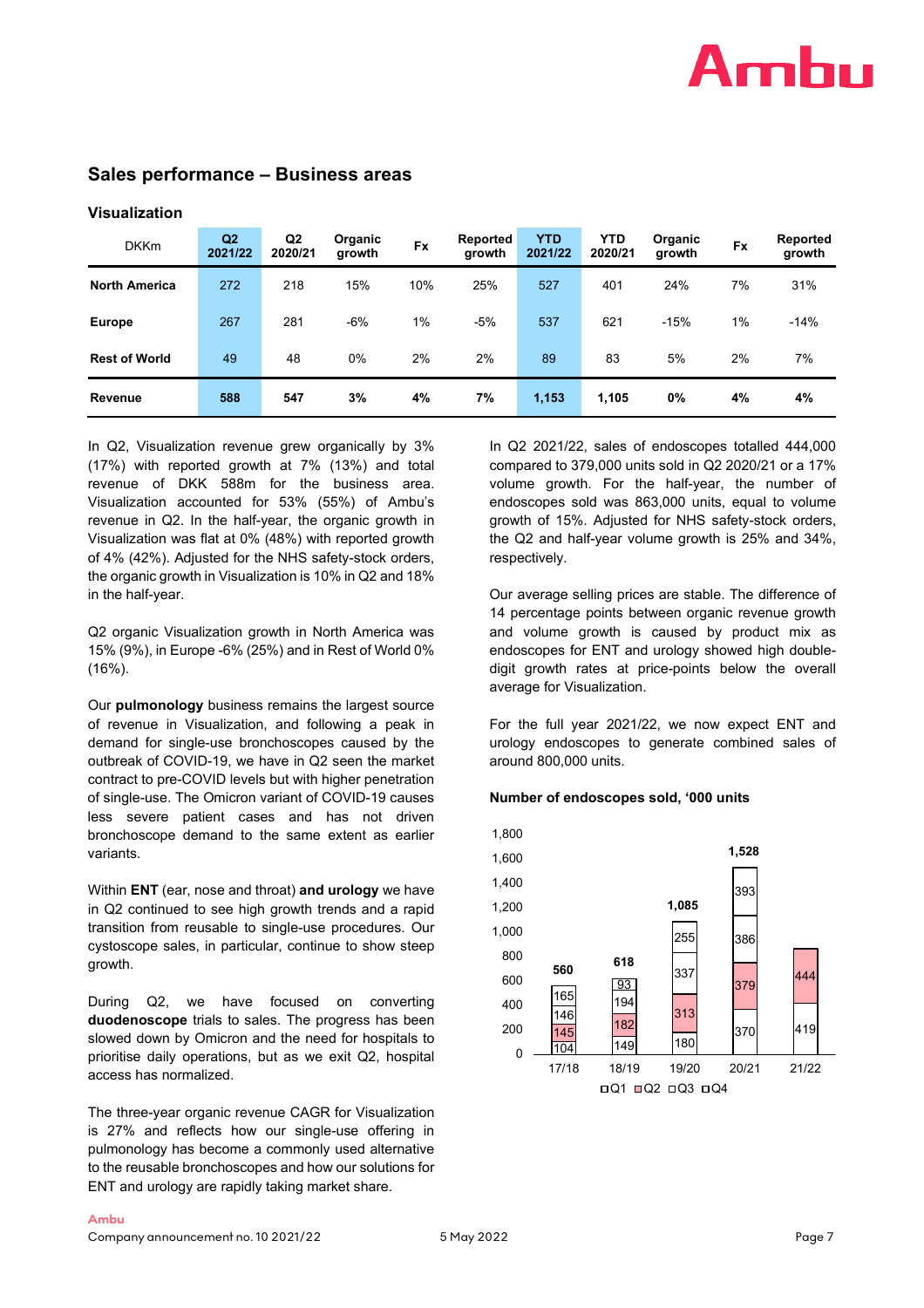

#### **New innovations and market developments**

Since the Q1 earnings release on 8 February 2022 there have been positive developments regarding our product portfolio and our markets.

Ambu's pulmonology portfolio is now expanded as the fifth generation of our bronchoscope – **aScope™ 5 Broncho and aBox™ 2** – announced CE mark (European regulatory clearance) on 3 May. This means that we are now able to address the advanced procedures in the bronchoscopy suite whereby our addressable market in pulmonology is expanded by 3m annual procedures globally. The aScope™ 5 Broncho will be priced at a premium to the aScope™ 4 Broncho.

On 19 April, we announced that we expand our addressable market in ENT by 1m procedures supporting **Fibreoptic Endoscopic Evaluation of Swallowing (FEES)**. Within the ENT segment, the FEES procedure typically has much higher reimbursement from health systems, which is a key driver for adoption of single-use rhinolaryngoscopes.

Ambu's single-use gastroscope solution – **aScope™ Gastro and aBox™ 2** – received CE mark and Japan market clearance on 19 April in addition to the US market clearance from early February. The global commercial launch is under way. We have completed our controlled market release of 75 cases across 10 sites, showing a 98.5% procedure success rate.

In early April, Karl Storz, a major reusable endoscope manufacturer issued a product recall of certain urological endoscopes and an urgent field safety notice due to inadequate reprocessing instructions. This was followed by a letter from the U.S. Food and Drug Administration (FDA) to healthcare providers mandating a move to more rigorous reprocessing methods (sterilisation rather than high-level disinfection). Storz is the market-leader in urology in the US with approx. 40% market share covering 1.6m procedures. The complexities and cost of transitioning to sterilisation are so high that we believe the transition to **single-use cystoscopes** will further accelerate in the second half of the financial year.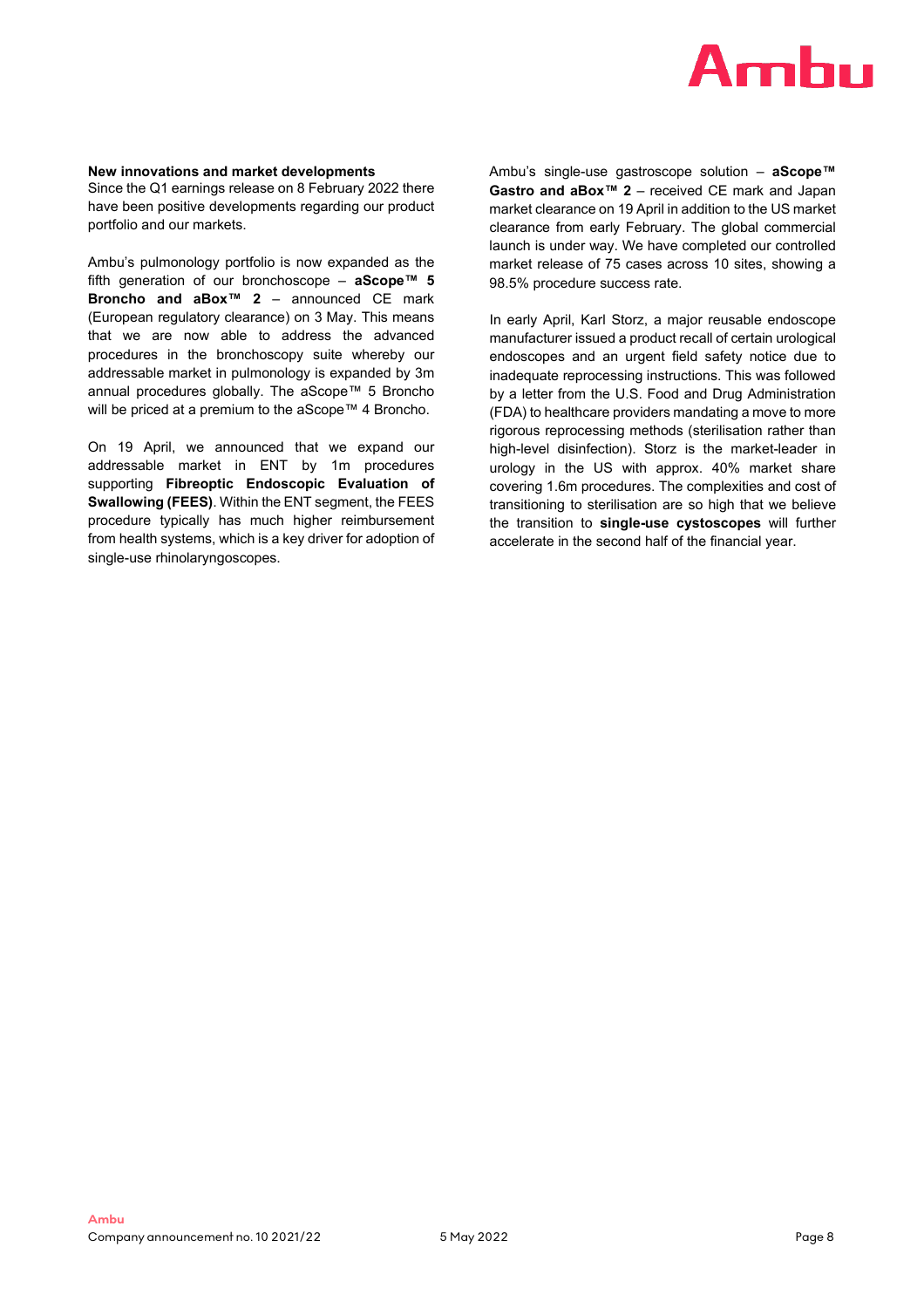

# **Anaesthesia**

| <b>DKKm</b>          | Q2<br>2021/22 | Q <sub>2</sub><br>2020/21 | Organic<br>growth | <b>Fx</b> | Reported<br>arowth | <b>YTD</b><br>2021/22 | <b>YTD</b><br>2020/21 | Organic<br>growth | <b>Fx</b> | Reported<br>growth |
|----------------------|---------------|---------------------------|-------------------|-----------|--------------------|-----------------------|-----------------------|-------------------|-----------|--------------------|
| <b>North America</b> | 185           | 161                       | 6%                | 9%        | 15%                | 345                   | 319                   | 2%                | 6%        | 8%                 |
| <b>Europe</b>        | 67            | 48                        | 38%               | 2%        | 40%                | 123                   | 112                   | 8%                | 2%        | 10%                |
| <b>Rest of World</b> | 42            | 39                        | 5%                | 3%        | 8%                 | 71                    | 70                    | $-2%$             | 3%        | 1%                 |
| Revenue              | 294           | 248                       | 12%               | 7%        | 19%                | 539                   | 501                   | 3%                | 5%        | 8%                 |

Anaesthesia revenue grew organically by 12% (-4%) in Q2 with reported growth of 19% (-9%). Total revenue was DKK 294m, or 26% (25%) of Ambu's revenue in the quarter. For the half-year, organic growth was 3% (0%) and reported growth was 8% (-5%).

In North America, Q2 Anaesthesia sales grew by 6% (4%), in Europe by 38% (-33%) and in Rest of World by 5% (27%).

European revenue was the main contributor to the Anaesthesia growth in Q2. Despite depressed elective procedures at the beginning of the quarter, we saw them recovering in March, and sales were strong as we exited Q2. Both North America and Rest of World showed a steady increase in revenue mainly due to reduction of backorders as we increased manufacturing output and invested in airfreight.

The three-year organic revenue CAGR in Anaesthesia was 4% and shows that Anaesthesia products overall were less impacted by COVID-19 cancellation of elective procedures, as certain Anaesthesia products like the Ambu® SPUR® II resuscitator have been in high demand during the pandemic.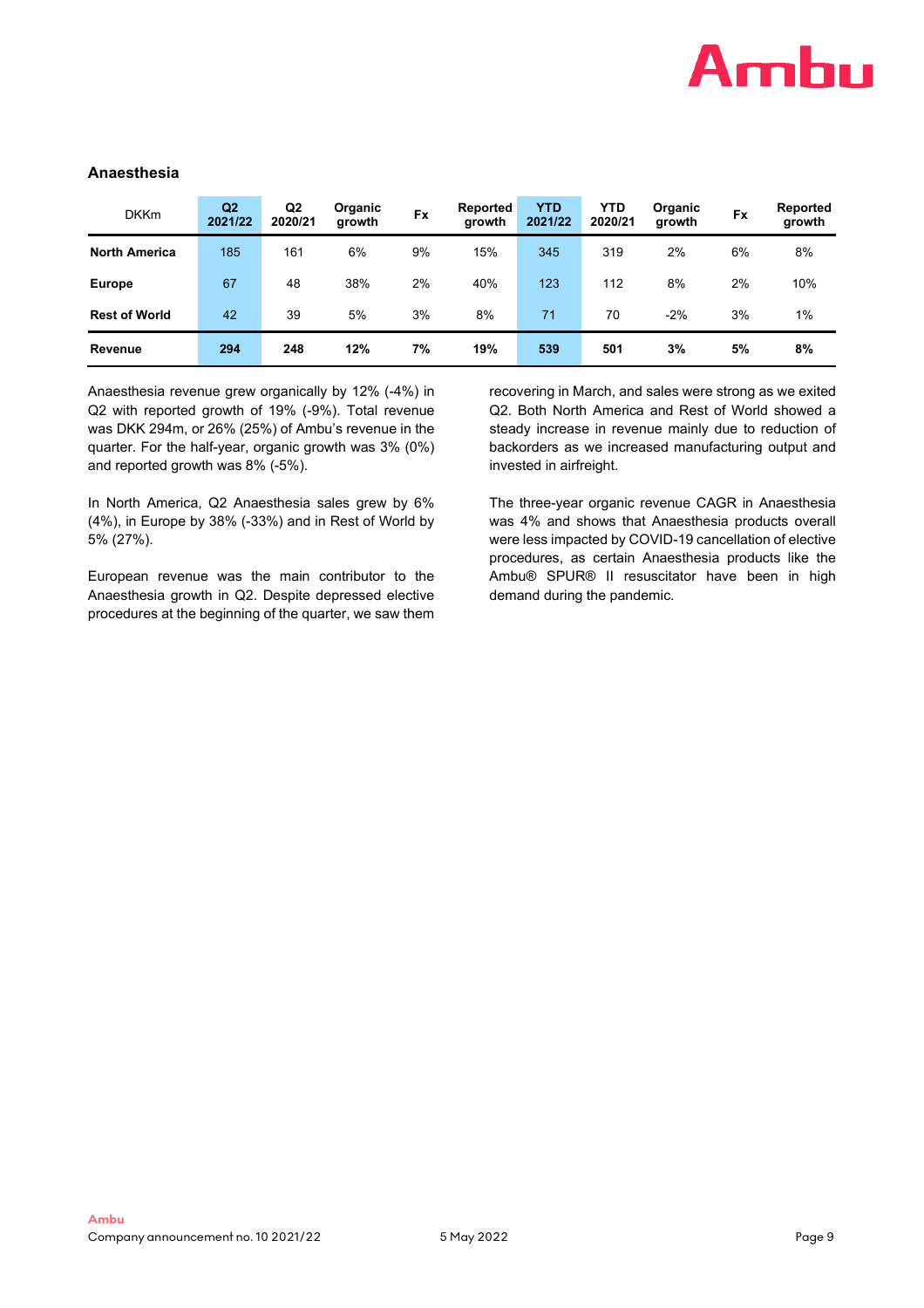

| <b>DKKm</b>          | Q <sub>2</sub><br>2021/22 | Q <sub>2</sub><br>2020/21 | Organic<br>growth | <b>Fx</b> | Reported<br>growth | <b>YTD</b><br>2021/22 | <b>YTD</b><br>2020/21 | Organic<br>growth | <b>Fx</b> | Reported<br>growth |
|----------------------|---------------------------|---------------------------|-------------------|-----------|--------------------|-----------------------|-----------------------|-------------------|-----------|--------------------|
| <b>North America</b> | 66                        | 58                        | 6%                | 8%        | 14%                | 132                   | 108                   | 15%               | 7%        | 22%                |
| <b>Europe</b>        | 148                       | 118                       | 24%               | 1%        | 25%                | 283                   | 251                   | 12%               | $1\%$     | 13%                |
| <b>Rest of World</b> | 26                        | 30                        | $-13%$            | 0%        | $-13%$             | 46                    | 49                    | -9%               | 3%        | $-6%$              |
| Revenue              | 240                       | 206                       | 14%               | 3%        | 17%                | 461                   | 408                   | 10%               | 3%        | 13%                |

# **Patient Monitoring & Diagnostics (PMD)**

Organic growth in PMD was 14% (-7%) in Q2 with reported growth of 17% (-10%). With revenue of DKK 240m, PMD accounted for 21% (20%) of Ambu's total revenue in the quarter. For the half-year, PMD organic growth stood at 10% (-5%) with reported growth at 13% (-8%).

In North America, PMD sales in Q2 increased by 6% (4%) and by 24% (-15%) in Europe, while sales in Rest of World declined by -13% (9%).

The positive trend of recovering sales that we saw in Q1 continued in Q2 with North America and especially Europe driving growth. The PMD revenue was slightly impacted by the resurgence of COVID-19 in China.

As was the case for Anaesthesia, the value of backorders in PMD was reduced during Q2

The three-year organic revenue CAGR in PMD was 0% which is a result of the depressed sales due to lower elective procedure activity during the pandemic.

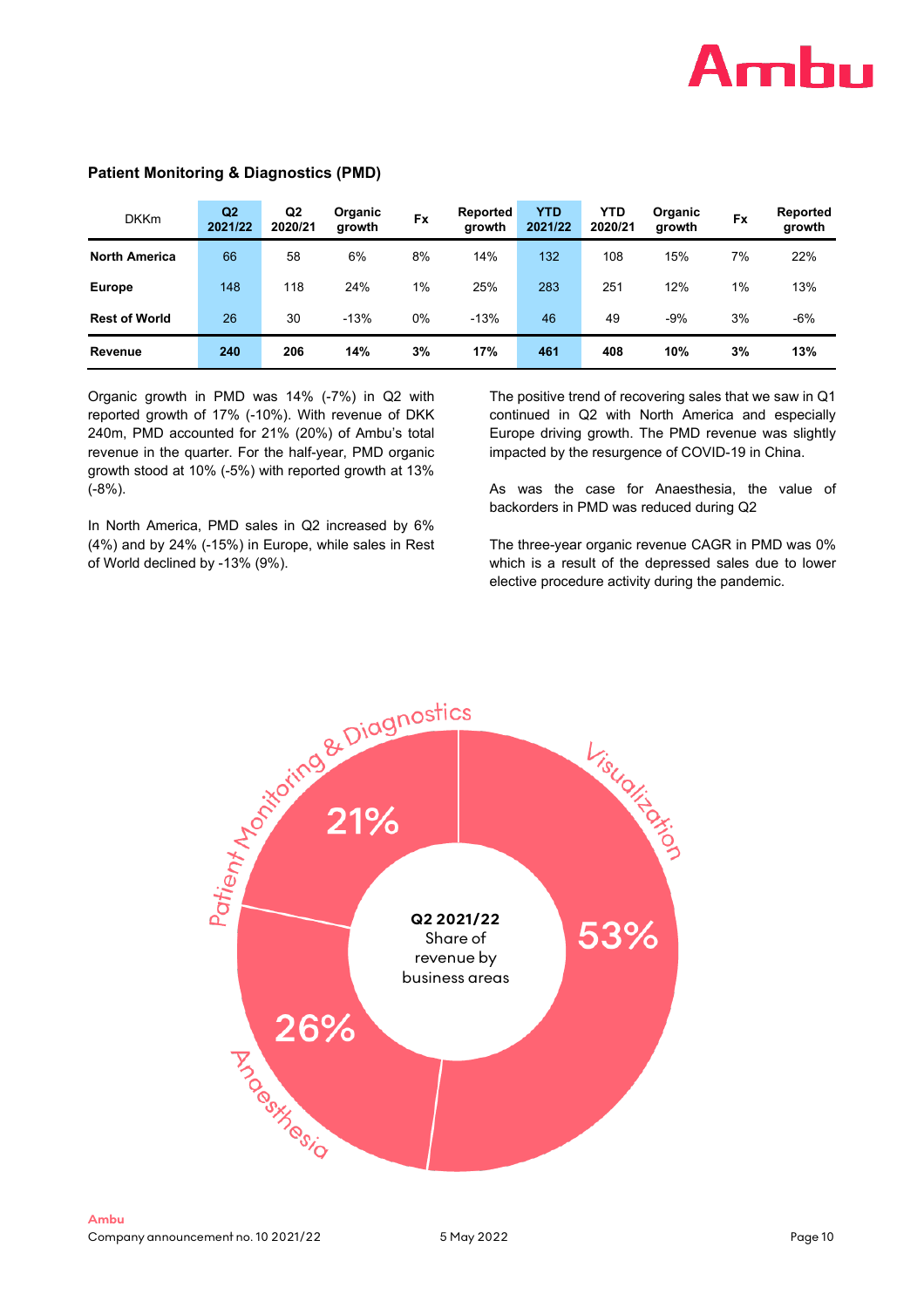

# FINANCIAL RESULTS

# INCOME STATEMENT

| <b>DKKm</b>                       | Q2<br>2021/22 | Q <sub>2</sub><br>2020/21 | Change<br>in value       | Change %                 | <b>YTD</b><br>2021/22 | <b>YTD</b><br>2020/21 | Change<br>in value | Change % |
|-----------------------------------|---------------|---------------------------|--------------------------|--------------------------|-----------------------|-----------------------|--------------------|----------|
| Revenue                           | 1,122         | 1,001                     | 121                      | 12%                      | 2,153                 | 2,014                 | 139                | 7%       |
| <b>Production costs</b>           | $-475$        | $-378$                    | $-97$                    | 26%                      | $-872$                | $-729$                | $-143$             | 20%      |
| <b>Gross profit</b>               | 647           | 623                       | 24                       | 4%                       | 1,281                 | 1,285                 | $-4$               | 0%       |
| Gross margin, %                   | 57.7          | 62.2                      |                          | $\overline{\phantom{a}}$ | 59.5                  | 63.8                  |                    |          |
|                                   |               |                           |                          |                          |                       |                       |                    |          |
| Selling and distribution costs    | $-407$        | $-361$                    | $-46$                    | 13%                      | $-813$                | $-709$                | $-104$             | 15%      |
| Development costs                 | $-65$         | $-52$                     | $-13$                    | 25%                      | $-129$                | $-99$                 | $-30$              | 30%      |
| Mgmt. and administrative<br>costs | $-128$        | $-110$                    | $-18$                    | 16%                      | $-252$                | $-229$                | $-23$              | 10%      |
| <b>Total OPEX</b>                 | $-600$        | $-523$                    | $-77$                    | 15%                      | $-1,194$              | $-1,037$              | $-157$             | 15%      |
| <b>EBIT</b>                       | 47            | 100                       | $-53$                    | -53%                     | 87                    | 248                   | $-161$             | $-65%$   |
| EBIT margin, %                    | 4.2           | 10.0                      | $\overline{\phantom{a}}$ | $\overline{\phantom{a}}$ | 4.0                   | 12.3                  |                    |          |

**Revenue** for Q2 was DKK 1,122m, up DKK 121m from prior-year period, corresponding to reported growth of 12% (1%). Adjusted for currency effects, the underlying organic growth was 8% (6%).

Revenue for the first six months was DKK 2,153m (DKK 2,014m), equal to reported growth of 7% (15%) and organic growth of 3% (20%).

**Gross profit** in Q2 was DKK 647m (DKK 623m), and the gross margin declined by 4.5 percentage points to 57.7% (62.2%). The decline in gross margin is driven by sales mix and increased production costs including write down of raw materials and incoming freight.

The sales mix has a negative effect on gross profit due to the strong growth in Anaesthesia and PMD relative to Visualization, and we estimate this impact to equal a decline of the gross margin of approx. 1 percentage point.

Production costs in Q2 increased by DKK 97m or 26% compared to last year. The cost of operating our production, including scaling up the factory in Mexico paired with increased prices on raw materials and labour shortages, had a negative effect in the quarter of approx. 1.5 percentage points. Write-down of raw materials had a negative effect of 2 additional percentage points. The combined exchange rate effect on the gross margin was negligible.

For the year to date, gross profit was DKK 1,281m (DKK 1,285m), and the gross margin declined by 4.3 percentage points to 59.5% (63.8%). The combined exchange rate effect for the year to date on the gross margin was negligible.

## **Exposure to changes in foreign exchange rates**

Approx. 55% of Ambu's total revenue is invoiced in USD. In addition, approx. 32% of revenue is invoiced in EUR or DKK, approx. 7% in GBP, and the remaining 6% in other currencies. Production costs and OPEX are predominantly settled in USD, DKK, EUR, MYR and CNY. In Q2 2021/22, the average USD/DKK exchange rate was 663 (617), up by 7%. The average exchange rates in Q2 changed relative to last year was as follows: MYR/DKK by 4%, CNY/DKK by 10% and GBP/DKK by 5%.

**OPEX** totalled DKK 600m (DKK 523m) in Q2, corresponding to a 15% or DKK 77m increase. The absolute increase is significantly impacted by exchange rate effects. The OPEX ratio was 53% (52%).

Year to date, OPEX were DKK 1,194m (DKK 1,037m), corresponding to an increase of DKK 157m or 15%.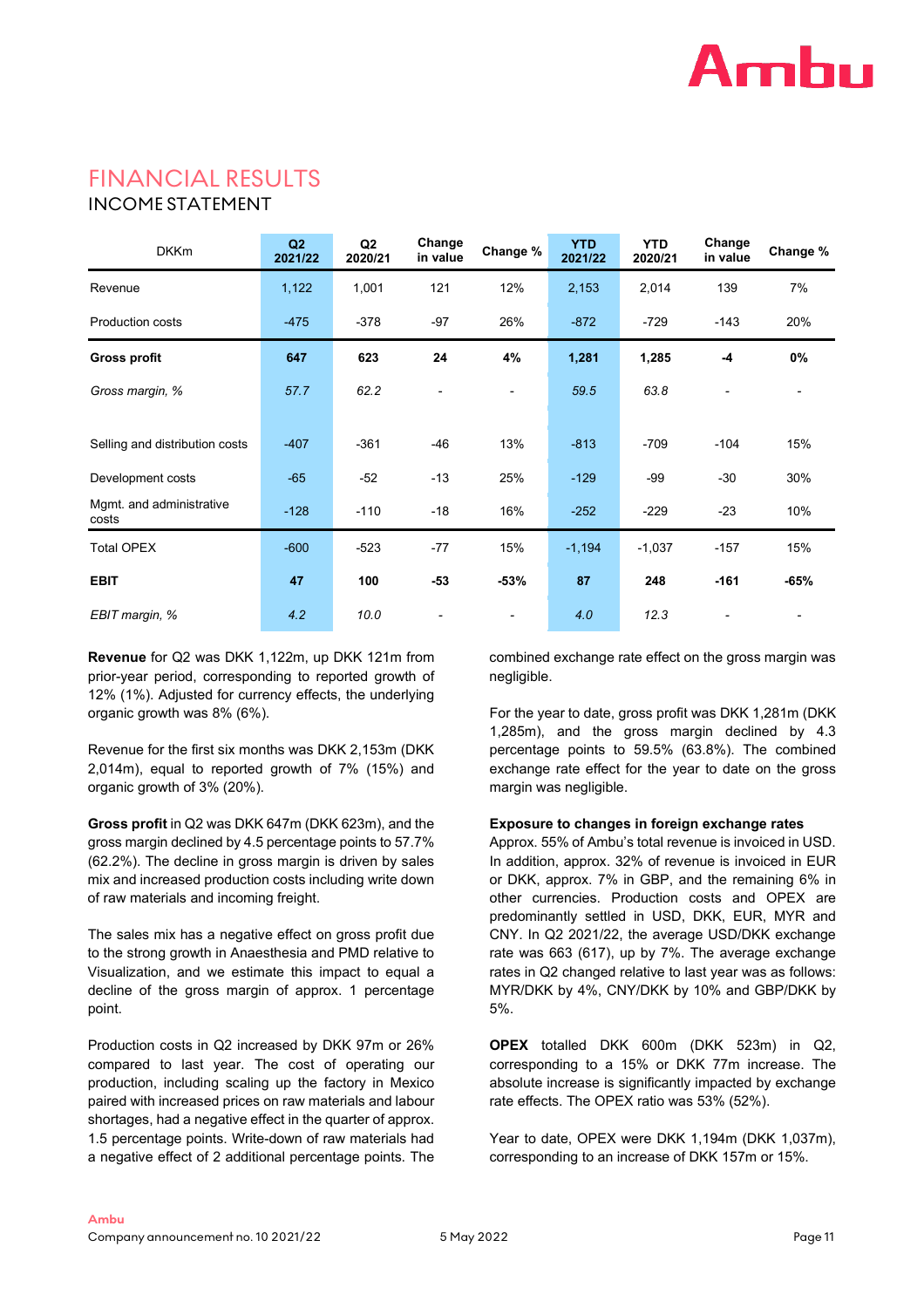# Amhu

# **Total OPEX in DKKm and relative to revenue on a 12 month basis (%)**



**Selling and distribution costs** were up by DKK 46m or 13%, at DKK 407m (DKK 361m) compared to Q2 last year. Selling and distribution costs corresponded to 36% (36%) of revenue in Q2, down from 39% in Q1.

Year to date, selling and distribution costs are up DKK 104m or 15% at DKK 813m (DKK 709m), corresponding to 38% (35%) of revenue.

The increase in selling and distribution costs is driven by higher distribution costs. Compared to last year, distribution costs have increased in the first six months by DKK 80m or 3.7 percentage points of revenue. The increase is caused by higher freight rates as well as an increased need for use of air freight. The air freight bridges the impact from higher transit time for containers from Asia to Europe and the USA.

**Development costs** in Q2 increased by DKK 13m, or 25%, to DKK 65m (DKK 52m), corresponding to 6% (5%) of revenue.

Year to date, development costs are up DKK 30m or 30% at DKK 129m (DKK 99m), corresponding to 6% (5%) of revenue in the same period.

The increase is driven by a higher level of activities in our innovation organisation, as well as a DKK 17m increase in depreciation, amortisation and impairment.

Investments into innovation activities, including ramp-up of production of new products in the first six months, was up by DKK 33m or 14%, at DKK 276m (DKK 243m).

| <b>DKKm</b>                             | <b>YTD</b><br>2021/22 | YTD<br>2020/21 | Change<br>in value |
|-----------------------------------------|-----------------------|----------------|--------------------|
| Development costs                       | 129                   | 99             | 30                 |
| ÷ Depreciation and<br>amortisation      | $-65$                 | -49            | $-16$              |
| $\div$ Impairment                       | $-1$                  | 0              | -1                 |
| = Development costs<br>affecting EBITDA | 63                    | 50             | 13                 |
| + Investments                           | 213                   | 193            | 20                 |
| $=$ Cash flow $-$<br>Innovation         | 276                   | 243            | 33                 |

**Management and administrative costs** for Q2 were DKK 128m (DKK 110m), corresponding to 11% (11%) of revenue.

Year to date, costs are up DKK 23m or 10% at DKK 252m (DKK 229m), corresponding to 12% (11%) of revenue in the same period.

**Operating profit (EBIT)** was DKK 47m (DKK 100m) in Q2, with an EBIT margin of 4.2% (10.0%). Excluding the write-down of raw materials, EBIT margin is 6.2%.

Year to date, EBIT was DKK 87m (DKK 248m) and the EBIT margin was 4.0% (12.3%).

In Q2 and for the year to date, the impact from foreign exchange rates on the EBIT margin is negligible.

# **EBIT (DKKm)**



**Depreciation, amortisation and impairment (DA)** for Q2 represented an expense of DKK 78m (DKK 50m), corresponding to 7% (5%) of revenue.

Year to date, DA represented an expense of DKK 140m (DKK 100m), corresponding to 7% (5%) of revenue.

The increase in value year to date is related to a general increase in activity levels, including product launches and the new factory in Mexico. Moreover, an impairment of DKK 7m was posted in Q2 due to production lines no longer in use.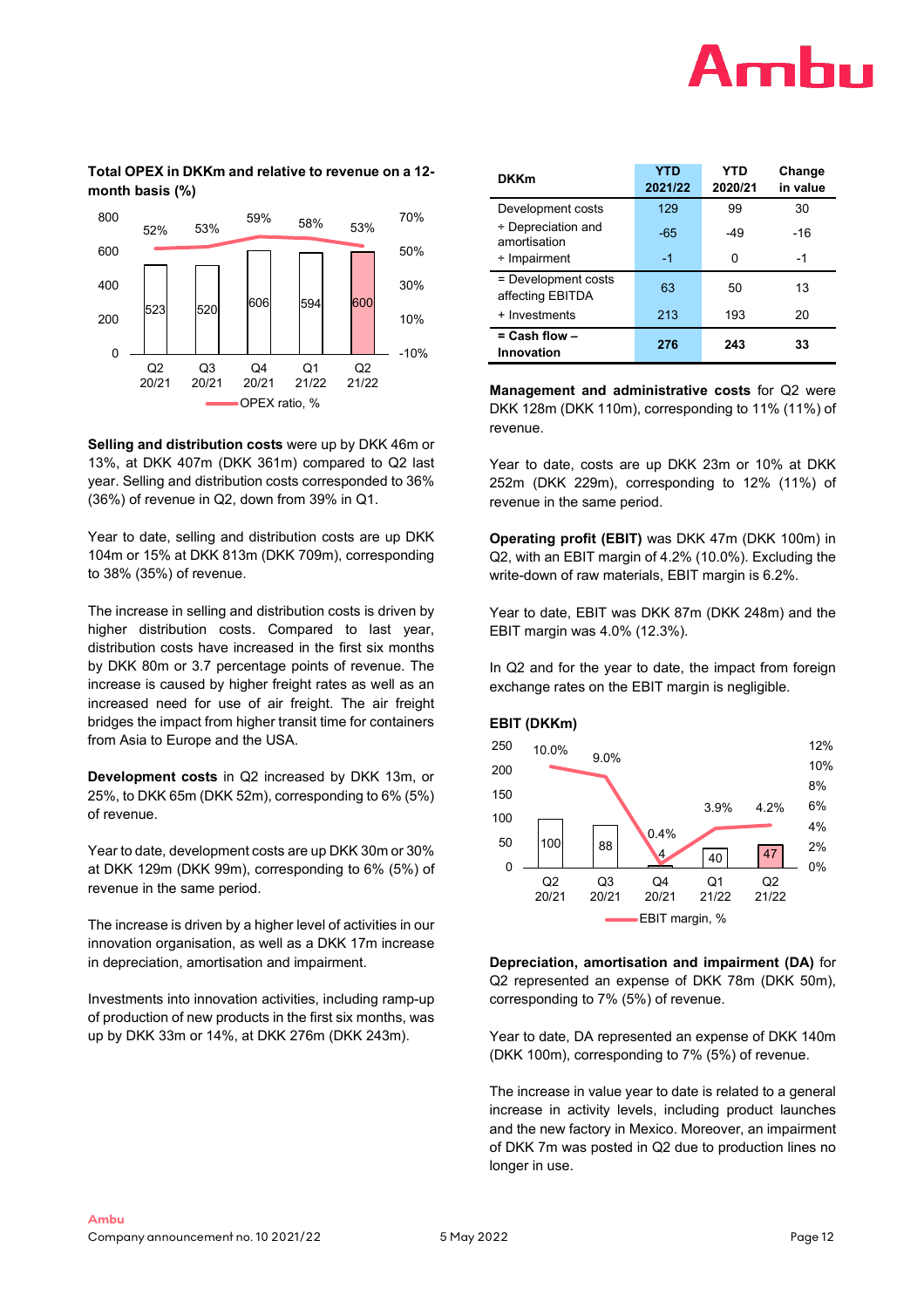

**EBITDA** in Q2 was DKK 125m (DKK 150m), with an EBITDA margin of 11.1% (15.0%).

Year to date, EBITDA was DKK 227m (DKK 348m) with a margin of 10.5% (17.3%).

**Net financials** amounted to an income of DKK 120m (expense of DKK 15m) for the year to date.

Net financials include management's fair value assessment of the contingent milestone payment of EUR 20m due in Q2 conditional upon achieving FDA clearance of the gastroscope. At the acquisition of Invendo Medical GmbH in 2017 the milestone was agreed conditional upon obtaining FDA clearance of the gastroscope no later than 31 December 2021. Since the FDA clearance was obtained in February 2022, the milestone payment has lapsed and the provision of DKK 141m has been reversed to the income statement within financial items.

Net financials comprise the following:

- Interest expenses on bank and lease debt totalled DKK 13m (DKK 14m).
- Foreign exchange constituted a net expense of DKK 2m (income of DKK 4m).
- Fair value adjustment of contingent consideration relating to the acquisition of Invendo Medical GmbH represented an income of DKK 137m (expense of DKK 4m).
- The interest expense element from liabilities stated at present amortised value was DKK 2m (DKK 1m).

**Tax on profit** for Q2 was a net expense of DKK 7m (DKK 20m), corresponding to an average effective tax rate on profit of 4% (17%).

Year to date, tax on profit was a net expense of DKK 12m (DKK 47m), corresponding to 6% (20%) of profit before tax.

The average effective tax rate is affected by the fair value reassessment of the contingent consideration, which is a non-taxable income. The average effective tax rate for the remaining quarters of the financial year is expected to be at the level of 18-19% of profit before tax.

**Net profit** for Q2 was DKK 175m (DKK 95m), corresponding to 16% (9%) of revenue.

For the year to date, net profit was DKK 195m (DKK 186m), corresponding to 9% (9%) of revenue.

**Diluted earnings per share (EPS-D)** for Q2 were DKK 0.69 (DKK 0.38) and year to date DKK 0.77 (DKK 0.74).

# Balance sheet

#### **Balance sheet condensed by main items**

| <b>DKKm</b>                            | 31.03.22 | 31.03.21 | Change<br>in value | Change<br>% |
|----------------------------------------|----------|----------|--------------------|-------------|
| Non-current<br>assets                  | 4,642    | 3,846    | 796                | 21%         |
| Inventories                            | 991      | 632      | 359                | 57%         |
| Trade<br>receivables                   | 700      | 608      | 92                 | 15%         |
| Other current<br>assets                | 112      | 87       | 25                 | 29%         |
| Cash                                   | 112      | 145      | -33                | $-23%$      |
| <b>Total assets</b>                    | 6,557    | 5,318    | 1,239              | 23%         |
| Equity                                 | 4,162    | 3,861    | 301                | 8%          |
| Contingent<br>consideration            | 0        | 132      | $-132$             | $-100%$     |
| Interest-bearing<br>debt               | 1,529    | 611      | 918                | 150%        |
| Trade and other<br>payables            | 756      | 594      | 162                | 27%         |
| Other liabilities                      | 110      | 120      | -10                | -8%         |
| <b>Total equity</b><br>and liabilities | 6,557    | 5,318    | 1,239              | 23%         |

At the end of Q2, **total assets** were DKK 6,557m (DKK 5,318m), and **invested capital** was DKK 5,579m (DKK 4,327m), with a 3% (8%) return on invested capital.

**Non-current assets** at the end of Q2 were DKK 4,642m, up DKK 796m from Q2 last year, driven by investments in innovation and the new factory in Mexico since Q2 last year. Investments into non-current assets totals DKK 275m (DKK 223m) in the first six months of the year.

**Net working capital** at the end of Q2 was DKK 1,038m (DKK 728m), corresponding to 25% (19%) of 12 months of revenue.

## **Net working capital (DKKm) and net working capital relative to revenue (%)**

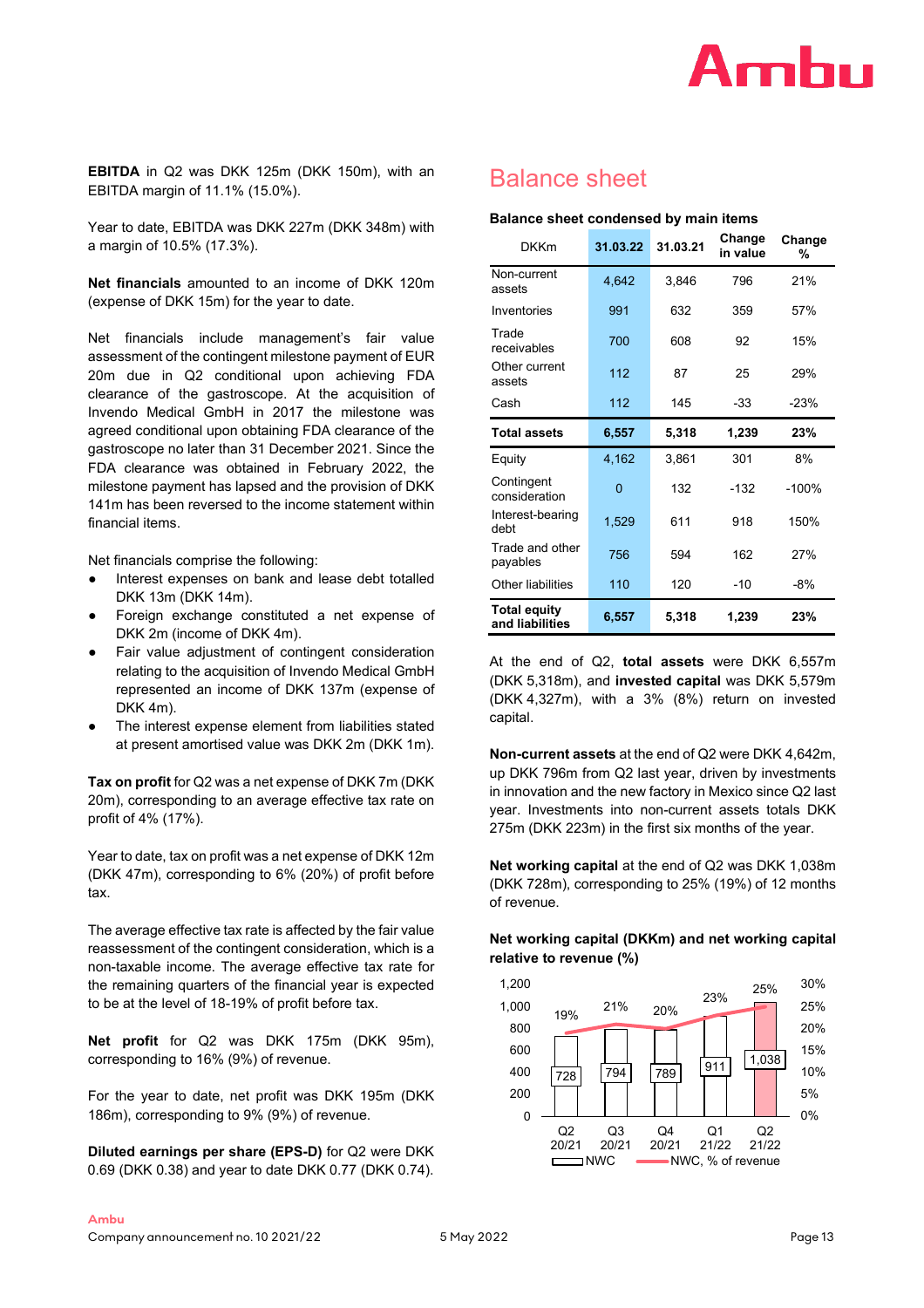

**Inventories** were DKK 991m (DKK 632m) at the end of Q2, equivalent to 24% (16%) of revenue over 12 months. Inventories are up DKK 243m since Q4 last year and are significantly impacted by the disruption of the global supply chain. The inventory level that we see by the end of Q2 are historically high, but we expect inventories to reduce to levels in line with our historical performance by the end of Q4.

**Inventories in DKKm and relative to revenue on a 12 month basis (%)**



**Trade receivables** totalled DKK 700m at the end of Q2 against DKK 608m last year. Calculated at fixed exchange rates on a 12-month basis, the average number of days of outstanding sales was 61 (57). Financial risk on trade receivables is unchanged since Q4.

**Trade payables and other payables** totalled DKK 756m (DKK 594m), up DKK 162m or 27% from last year, equivalent to 18% (16%) of revenue over 12 months. The increase reflects the underlying increase in inventories, capital expenditures and OPEX.

**Contingent consideration** was DKK 0m at the end of Q2, against DKK 132m in Q2 last year and a liability of DKK 137m by 30 September 2021. The reduction reflects that the milestone relating to the gastroscope has lapsed.

#### **Net interest-bearing debt (NIBD) and leverage**

Cash and cash equivalents amounted to DKK 112m (DKK 145m). Interest-bearing debt comprises credit institutions at DKK 985m (DKK 400m), and leases at DKK 544m (DKK 211m).

NIBD totalled DKK 1,417m, representing an increase of DKK 951m from last year's DKK 466m, corresponding to 3.3 (0.7) of EBITDA.

As we go through the second half of the financial year, we expect the leverage ratio to be reduced driven by revenue growth and further financial scale.

NIBD is up by DKK 658m since 30 September 2021, driven by the negative free cash flow, commencement of lease agreements in Mexico and distribution of dividends. The increase is as planned.

The increase in NIBD since last year can be attributed to accumulated free cash flow of DKK -518m in the last 12 months, commenced leases of DKK 356m, including lease of the perimeter of the manufacturing site in Mexico, and distributed dividend to shareholders of DKK 75m.

#### **Development in NIBD (DKKm)**



#### **Capital resources in place**

By end of Q2, Ambu keeps total committed credit lines with a duration of 3 years of DKK 1,500m (DKK 2,300m), of which DKK 985m (DKK 400m) have been utilised. On this basis, Ambu has by end of Q2 unutilised capital resources from overdraft facilities, credit lines, cash and cash equivalents of approx. DKK 650m (DKK 2.1bn).

### **NIBD (DKKm), EBITDA (DKKm) and NIBD/EBITDA on a 12-month basis**



**Other liabilities** were DKK 110m (DKK 120m), down by DKK 10m from last year, due to a decrease in deferred tax liabilities and derivative financial instruments.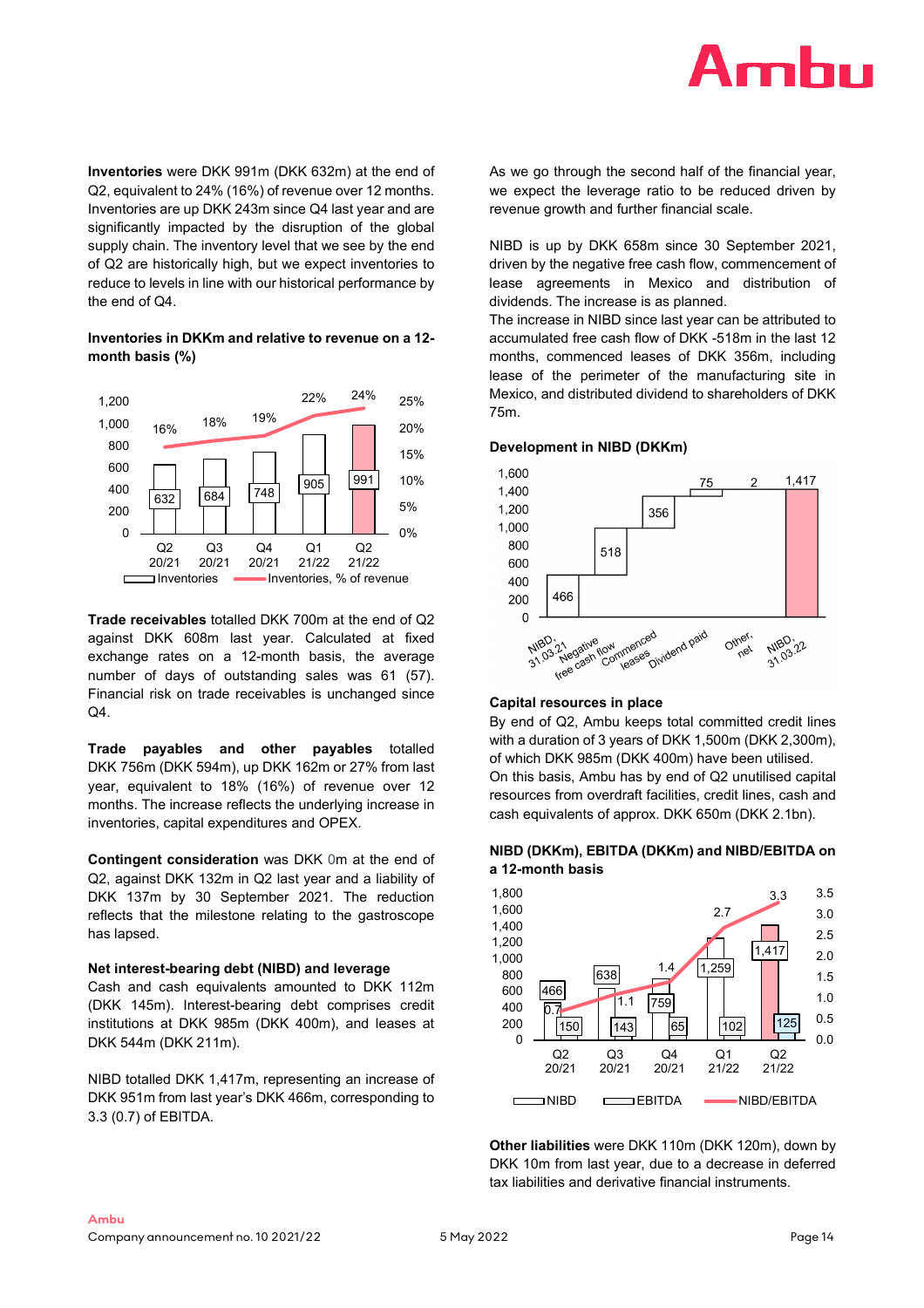

# Cash flow statement

| <b>DKKm</b>                                                       | Q2<br>2021/22 | Q <sub>2</sub><br>2020/21 | Change<br>in value | <b>YTD</b><br>2021/22 | <b>YTD</b><br>2020/21 | Change<br>in value |
|-------------------------------------------------------------------|---------------|---------------------------|--------------------|-----------------------|-----------------------|--------------------|
| Cash flow from operating activities (CFFO)                        | 5             | 92                        | $-87$              | $-23$                 | 198                   | $-221$             |
| Cash flow from investing activities before<br>acquisitions (CFFI) | $-141$        | $-119$                    | $-22$              | $-275$                | $-223$                | $-52$              |
| Free cash flow before acquisitions (FCF)                          | $-136$        | $-27$                     | $-109$             | $-298$                | $-25$                 | $-273$             |
| Acquisitions of enterprises and technology                        | $\mathbf{0}$  | $-1$                      | 1                  | $\overline{0}$        | $-300$                | 300                |
| Cash flow from financing activities (CFFF)                        | 107           | 0                         | 107                | 346                   | 372                   | $-26$              |
| Changes in cash                                                   | $-29$         | $-28$                     | $-1$               | 48                    | 47                    | 1                  |
| Cash flows in % of revenue:                                       |               |                           |                    |                       |                       |                    |
| Cash flow from operating activities (CFFO)                        | $\mathbf{0}$  | 9                         |                    | $-1$                  | 10                    |                    |
| Investments (CFFI)                                                | $-12$         | $-12$                     |                    | $-13$                 | $-11$                 |                    |
| Free cash flow before acquisitions (FCF)                          | $-12$         | $-3$                      |                    | $-14$                 | $-1$                  |                    |

**Cash flow from operating activities** (CFFO) for Q2 was DKK 5m (DKK 92m), driven by EBITDA and working capital investments. CFFO for Q2 corresponds to 0% (9%) of revenue.

CFFO year to date totalled DKK -23m (DKK 198m), representing a decrease of DKK 221m compared to the same period last year, and corresponding to -1% (10%) of revenue.

The decrease since last year is driven by EBITDA and working capital investments.

**Cash flow from investing activities** (CFFI) for Q2 was DKK -141m (DKK -119m), primarily driven by innovation activities and corresponding to -12% (-12%) of revenue.

CFFI year to date totalled DKK -275m (DKK -223m), an increase of DKK 52m on the same period last year. Investments in innovation account for DKK 213m (DKK 193m), of which DKK 9m (DKK 18m) concerns tangible investments to ramp up production lines for product launches.

CFFI equated to -13% (-11%) of revenue year to date.

**Free cash flow** (FCF) before acquisitions of enterprises and technology for Q2 then totalled DKK -136m (DKK -27m), corresponding to -12% (-3%) of revenue.

For the first six months FCF was DKK -298m (DKK -25m), corresponding to -14% (-1%) of revenue.

**Free cash flow before acquisitions (DKKm)**



**Cash flow from financing activities** (CFFF) amounted to DKK 107m (DKK 0m) for the quarter and DKK 346m (DKK 372m) for the first six months.

During the first six months, Ambu raised debt of DKK 435m (DKK 425m). In addition, dividend of DKK 75m (DKK 73m) was distributed to shareholders.

Changes in cash came to DKK -29m (DKK -28m) for the quarter and DKK 48m (DKK 47m) for the year to date.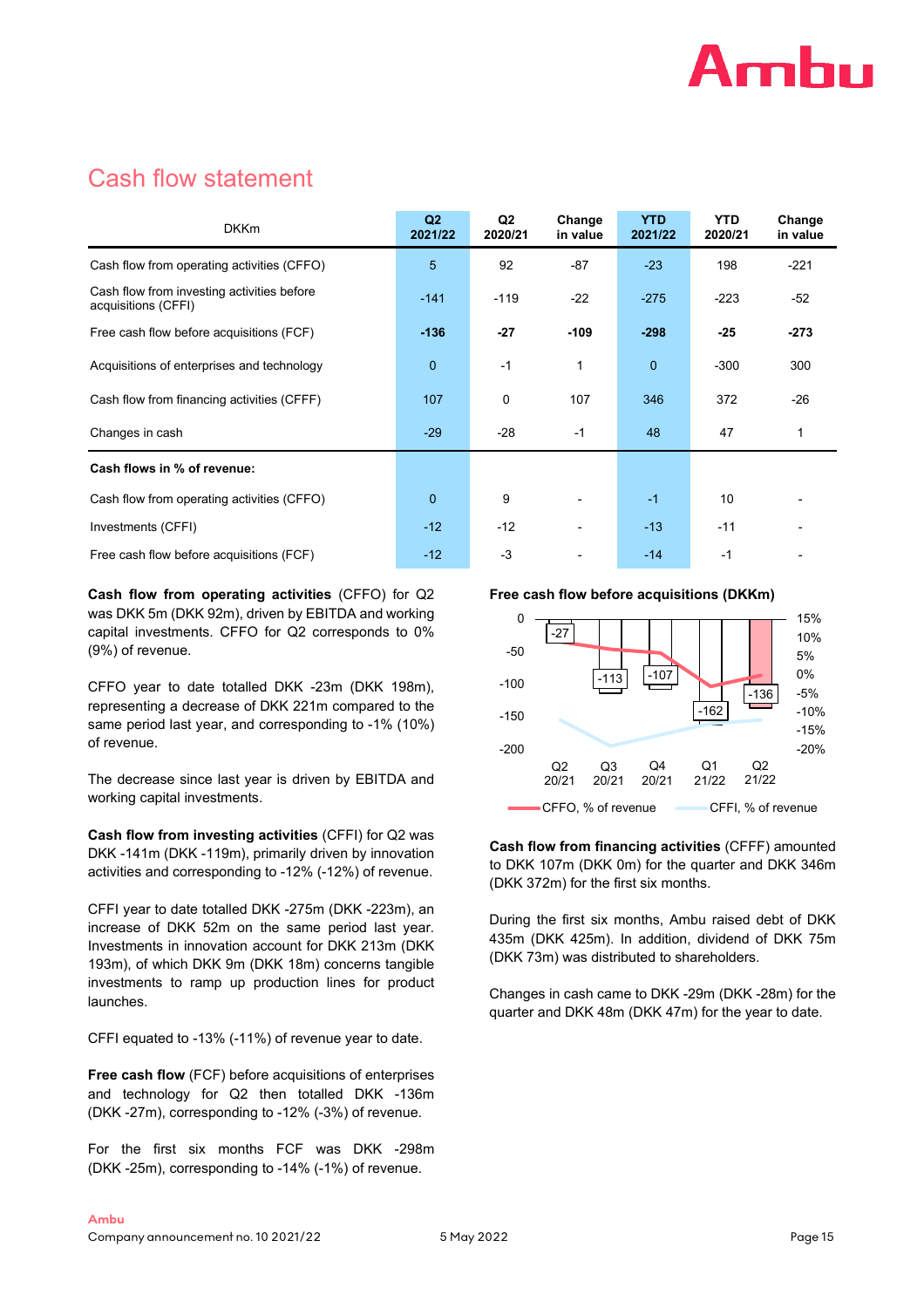

# **Equity**

At the end of March 2022, equity totalled DKK 4,162m (DKK 3,861m), corresponding to an equity ratio of 63% (73%) of total assets. The share capital was DKK 129m (DKK 129m), distributed on 257.7m (257.6m) shares.

### **Other comprehensive income**

Other comprehensive income includes a translation adjustment arising from the translation of subsidiaries in foreign currency for the quarter of DKK 36m (DKK 35m) and for the year to date of DKK 84m (DKK 8m).

The translation adjustment is primarily driven by the appreciating USD/DKK exchange rate in the period.

# **Other equity**

At the annual general meeting held on 14 December 2021, it was decided to pay dividend of DKK 75m to Ambu's shareholders. Since the general meeting, dividend of DKK 75m has been distributed, including DKK 1m on Ambu's portfolio of treasury shares.

At the end of Q2 2021/22, Ambu employees had exercised a total of 269,165 purchase options in Ambu A/S, for net proceeds of DKK 11m.

The general employee share programme granted in 2019 was vested in Q1, and Ambu's obligations in this respect have thus been fulfilled. Consequently, the holding of treasury shares was reduced by 64,993 Class B shares in Ambu A/S.

At the end of Q2 2021/22, Ambu's holding of Class B treasury shares had been reduced by 334,158 to 3,642,313 (4,050,823), corresponding to 1.413% (1.572%) of the total share capital.

In addition, at the end of Q2 2021/22, Ambu employees had exercised a total of 12,500 warrants to subscribe for shares in Ambu A/S, for net proceeds of DKK 0.8m.

In certain jurisdictions, Ambu obtains a deduction for employee gains from the exercise of options and warrants. During the first six months, equity decreased by DKK 15m (increased by DKK 40m), corresponding to the value adjustment of any deductible value of employee gains.

# Sustainability update

At the end of Q2, Ambu donated 25,000 resuscitators and 2,500 laryngeal masks to help provide emergency care for the victims of the war in Ukraine.

The environmental impact of Ambu's activities in the first half of the financial year is lower, i.e. better, on most parameters compared to the first half of the prior year even though production output has increased. This applies to energy consumption, CO2 emissions and water usage per ton of product. Only waste intensity has increased.

| <b>Production output</b> has increased by 17%<br>compared to H1 2020/21                                                                        |  |
|------------------------------------------------------------------------------------------------------------------------------------------------|--|
| Energy consumption per ton product has<br>decreased by 10% compared to H1 2020/21                                                              |  |
| Renewable energy consumption on par with<br>H1 2020/21                                                                                         |  |
| <b>Carbon emissions</b> per ton product has<br>decreased by 10% compared to H1 2020/21                                                         |  |
| <b>Waste</b> per ton product has increased by 8%<br>compared to H1 2020/21                                                                     |  |
| <b>Water</b> per ton product has decreased by 15%<br>compared to H1 2020/21                                                                    |  |
| <b>Turnover</b> rate has increased from 10% to<br>12% compared to H1 2020/21                                                                   |  |
| Sickness absence rate has increased from<br>1.89 to 2.41 compared to H1 2020/21 but<br>stays at a satisfactory level                           |  |
| The lost-time injury frequency rate (LTIF) has<br>increased from 0.57 to 0.88 compared to H1<br>2020/21, but stays well below target threshold |  |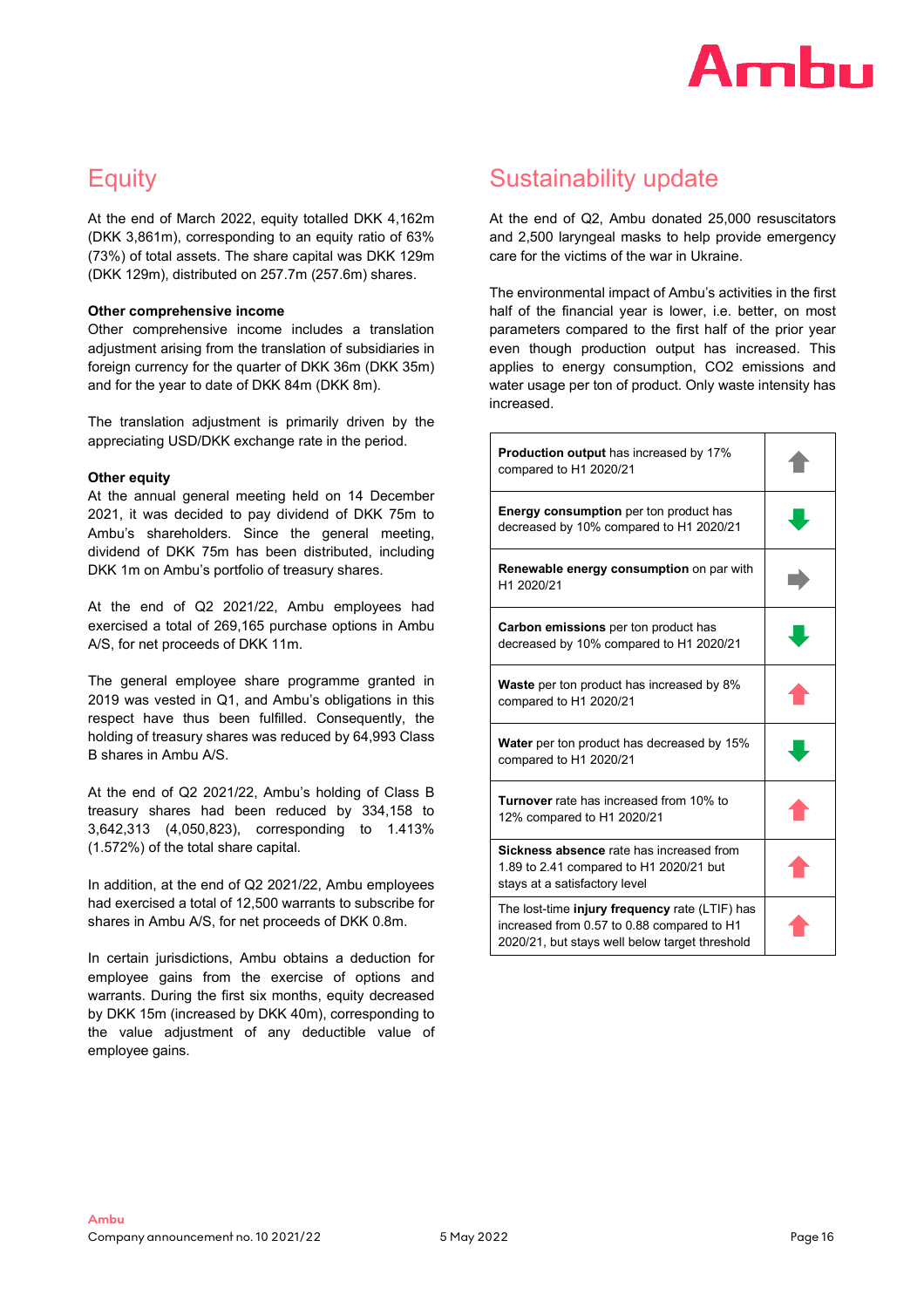

# OUTLOOK 2021/22

The outlook for the 2021/22 financial year is revised due to the macroeconomic headwinds, supply chain volatility, ongoing hospital labour shortages and write-down of raw materials. The outlook for organic growth is revised from "15%+" to "13%+" (13 percent or higher), and the outlook for EBIT margin is revised from "7%+" to "5%+" (5 percent or higher).

|                   |            | <b>Local currencies</b> |                 |  |  |  |  |
|-------------------|------------|-------------------------|-----------------|--|--|--|--|
|                   | 5 May 2022 | 8 February 2022         | 9 November 2021 |  |  |  |  |
| Organic<br>growth | $13%+$     | $15% +$                 | 15-19%          |  |  |  |  |

### **Danish kroner**

|                | 5 May 2022 | 8 February 2022 | 9 November 2021 |
|----------------|------------|-----------------|-----------------|
| EBIT<br>margin | $5%+$      | $7%+$           | 7-9%            |

# **Exchange rate assumptions for 2021/22**

|                | 5 May 2022 | 8 February 2022 | 9 November 2021 |
|----------------|------------|-----------------|-----------------|
| <b>USD/DKK</b> | 680        | 650             | 642             |
| <b>MYR/DKK</b> | 160        | 155             | 155             |
| <b>CNY/DKK</b> | 105        | 102             | 100             |
| <b>GBP/DKK</b> | 881        | 880             | 877             |

# **Forward-looking statements**

Forward-looking statements, especially such as relate to future revenue and operating profit, are subject to risks and uncertainties. Various factors, many of which are outside Ambu's control, may cause the actual development to differ materially from the expectations contained in this report. Factors that might affect such expectations include, among others, changes in healthcare, in the world economy, in interest rate levels and in exchange rates.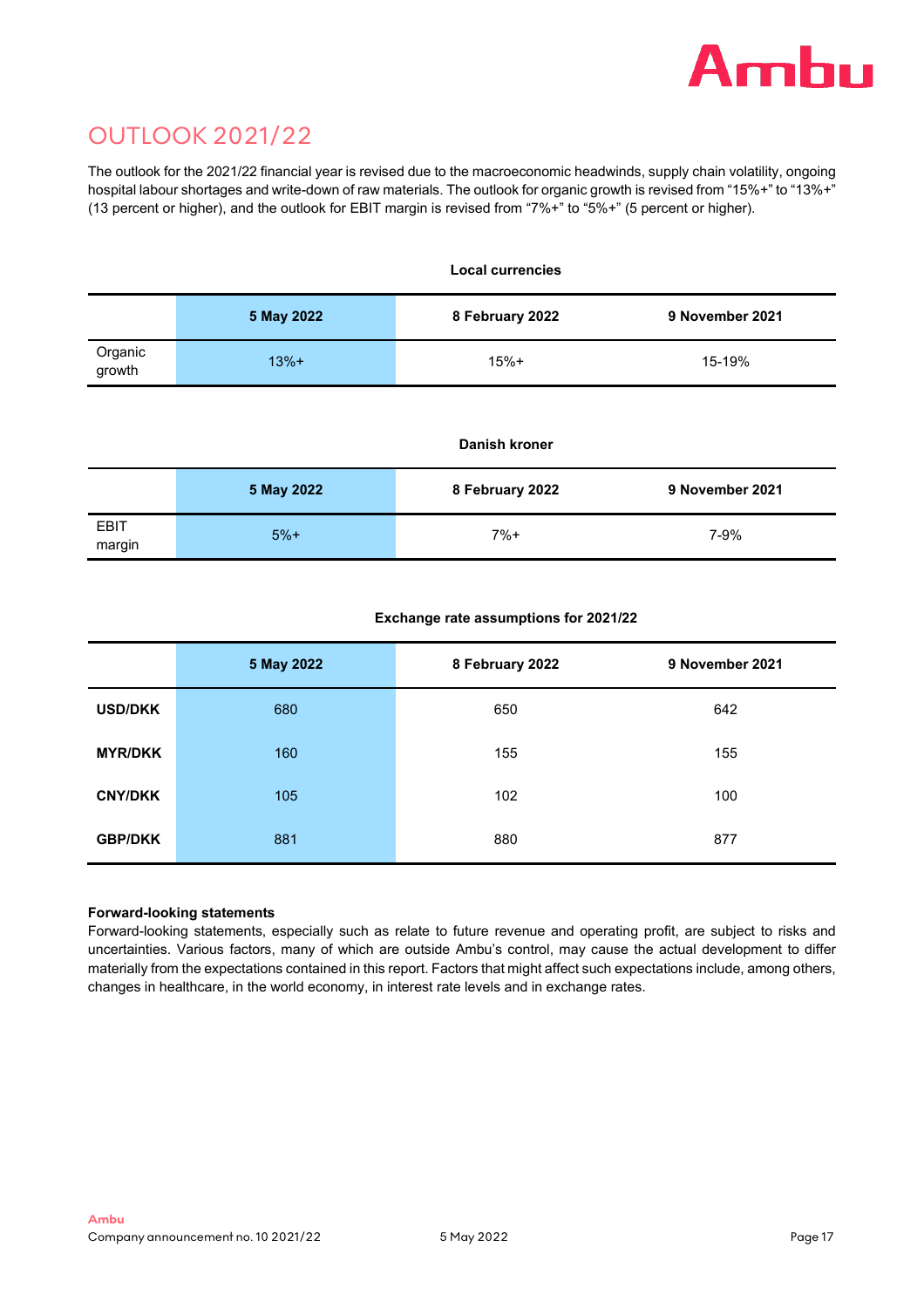# Ambu

# Financial calendar 2021/22

| 2022         |                               |
|--------------|-------------------------------|
| 28 July      | Pre-Q3 quiet period starts    |
| 25 August    | Interim report for Q3 2021/22 |
| 30 September | End of financial year 2021/22 |

# Financial calendar 2022/23

| 2022        |                            |
|-------------|----------------------------|
| 18 October  | Pre-Q4 quiet period starts |
| 15 November | Annual report 2021/22      |
| 14 December | Annual general meeting     |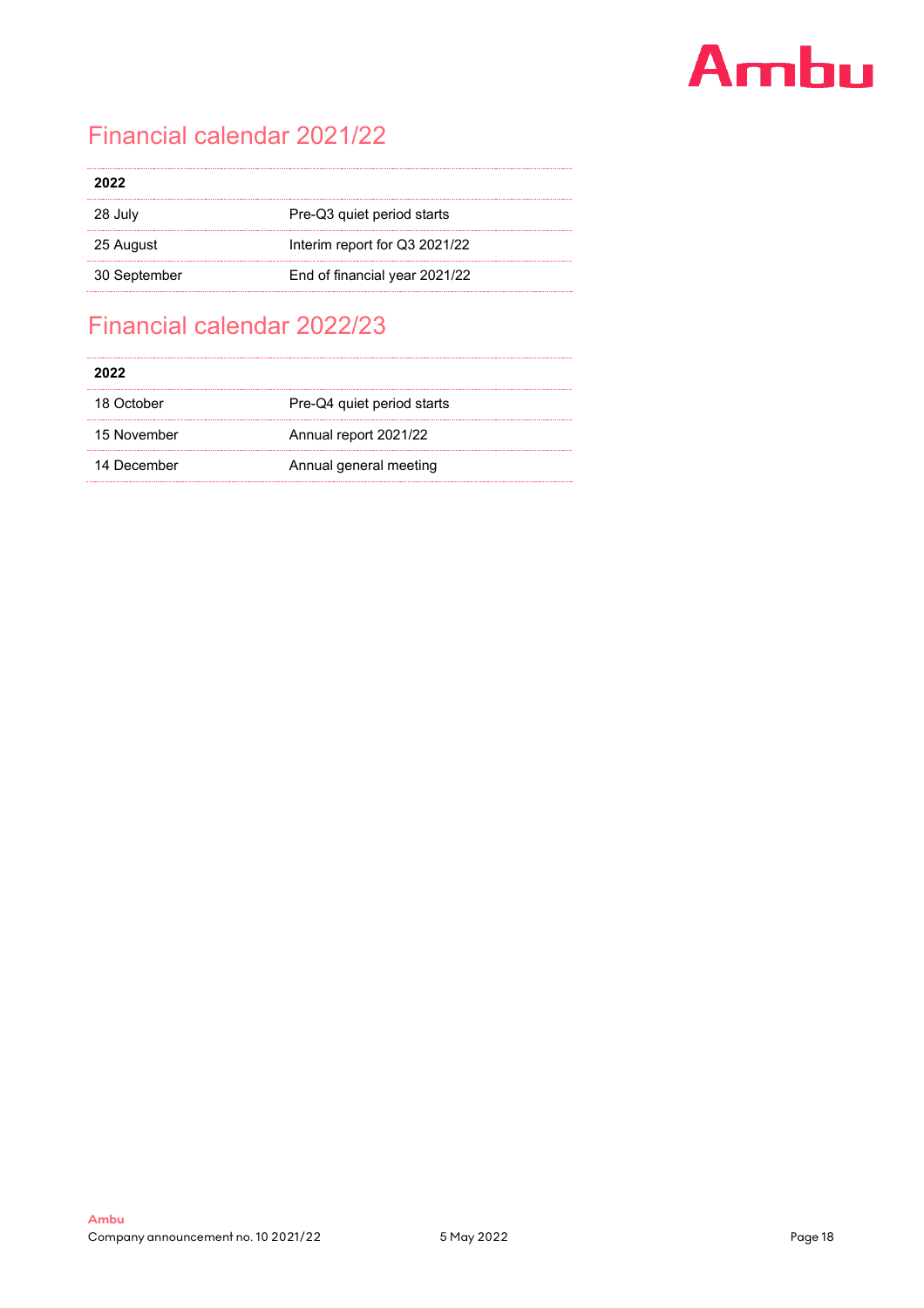

# QUARTERLY RESULTS

| <b>DKKm</b>                                   | Q2<br>2021/22  | Q <sub>1</sub><br>2021/22 | Q4<br>2020/21 | Q <sub>3</sub><br>2020/21 | Q2<br>2020/21 | Q <sub>1</sub><br>2020/21 |
|-----------------------------------------------|----------------|---------------------------|---------------|---------------------------|---------------|---------------------------|
| <b>Composition of revenue, products:</b>      |                |                           |               |                           |               |                           |
| Visualization                                 | 588            | 565                       | 540           | 523                       | 547           | 558                       |
| Anaesthesia                                   | 294            | 245                       | 256           | 240                       | 248           | 253                       |
| Patient Monitoring & Diagnostics              | 240            | 221                       | 230           | 210                       | 206           | 202                       |
| Revenue                                       | 1,122          | 1,031                     | 1,026         | 973                       | 1,001         | 1,013                     |
| Key figures, revenue:                         |                |                           |               |                           |               |                           |
| Endoscopes sold, '000 units                   | 444            | 419                       | 393           | 386                       | 379           | 370                       |
| Growth in number of endoscopes sold, %        | 17             | 13                        | 54            | 15                        | 21            | 106                       |
|                                               |                |                           |               |                           |               |                           |
| Organic growth, products:<br>Visualization, % | $\mathbf{3}$   | $-2$                      | 37            | 0                         | 17            | 101                       |
| Anaesthesia, %                                | 12             | -6                        | -6            | $-1$                      | $-4$          | 5                         |
| Patient Monitoring & Diagnostics, %           | 14             | 7                         | 13            | 44                        | -7            | $-3$                      |
| Organic growth, %                             | 8              | $-1$                      | 18            | 7                         | 6             | 39                        |
| Exchange rate effects, %                      | $\overline{4}$ | 3                         | 0             | -4                        | -5            | -6                        |
| Reported revenue growth, %                    | 12             | $\mathbf 2$               | 18            | 3                         | 1             | 33                        |
|                                               |                |                           |               |                           |               |                           |
| Organic growth, markets:                      |                |                           |               |                           |               |                           |
| North America, %                              | 11             | 18                        | 18            | 32                        | 6             | 13                        |
| Europe, %                                     | $\overline{7}$ | $-16$                     | 11            | $-10$                     | 2             | 79                        |
| Rest of World, %                              | $-1$           | 0                         | 36            | 7                         | 18            | 9                         |
| Organic growth, %                             | 8              | -1                        | 18            | 7                         | 6             | 39                        |
|                                               |                |                           |               |                           |               |                           |
| Revenue                                       | 1,122          | 1,031                     | 1,026         | 973                       | 1,001         | 1,013                     |
| <b>Production costs</b>                       | $-475$         | $-397$                    | $-416$        | $-365$                    | $-378$        | -351                      |
| <b>Gross profit</b>                           | 647            | 634                       | 610           | 608                       | 623           | 662                       |
| Gross margin, %                               | 57.7           | 61.5                      | 59.5          | 62.5                      | 62.2          | 65.4                      |
| Selling and distribution costs                | $-407$         | -406                      | -415          | $-344$                    | -361          | -348                      |
| Development costs                             | $-65$          | $-64$                     | $-73$         | $-53$                     | $-52$         | $-47$                     |
| Management and administrative costs           | $-128$         | $-124$                    | $-118$        | $-123$                    | $-110$        | -119                      |
| Total Operating Expenditures (OPEX)           | $-600$         | -594                      | -606          | -520                      | -523          | -514                      |
| <b>Operating profit (EBIT)</b>                | 47             | 40                        | 4             | 88                        | 100           | 148                       |
| EBIT margin, %                                | 4.2            | 3.9                       | 0.4           | 9.0                       | 10.0          | 14.6                      |
| Financial income                              | 137            | $\mathbf 0$               | 3             | $\mathbf{1}$              | 4             | $\mathsf 0$               |
| Financial expenses                            | $-2$           | -15                       | -9            | -12                       | 11            | $-30$                     |
| Profit before tax (PBT)                       | 182            | 25                        | $-2$          | 77                        | 115           | 118                       |
| Tax on profit for the period                  | $-7$           | $-5$                      | 1             | -15                       | $-20$         | $-27$                     |
| Net profit for the period                     | 175            | 20                        | $-1$          | 62                        | 95            | 91                        |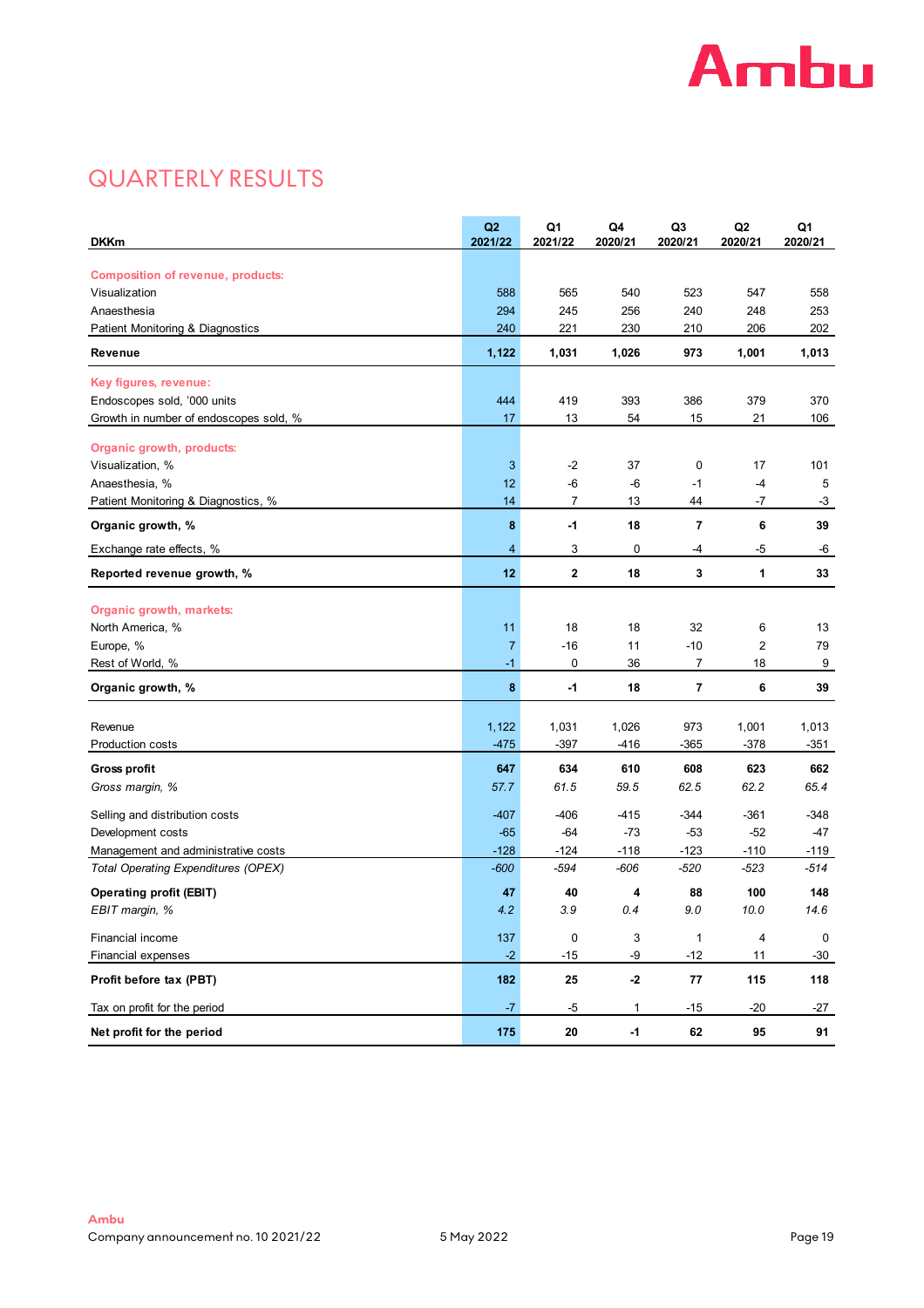# **Ambu**

# QUARTERLY RESULTS (CONTINUED)

| <b>DKKm</b>                                 | Q2<br>2021/22 | Q1<br>2021/22 | Q4<br>2020/21 | Q3<br>2020/21 | Q2<br>2020/21 | Q1<br>2020/21  |
|---------------------------------------------|---------------|---------------|---------------|---------------|---------------|----------------|
|                                             |               |               |               |               |               |                |
| <b>Balance sheet:</b>                       |               |               |               |               |               |                |
| Assets                                      | 6,557         | 6,327         | 5,740         | 5,567         | 5,318         | 5,043          |
| Net working capital                         | 1,038         | 911           | 789           | 794           | 728           | 636            |
| Equity                                      | 4,162         | 3,946         | 3,952         | 3,904         | 3,861         | 2,394          |
| Net interest-bearing debt                   | 1,417         | 1,259         | 759           | 638           | 466           | 1,701          |
| Invested capital                            | 5,579         | 5,205         | 4,711         | 4,542         | 4,327         | 4,095          |
| Cash flows, in DKKm:                        |               |               |               |               |               |                |
| Cash flows from operating activities        | 5             | $-28$         | 62            | 68            | 92            | 106            |
| Cash flows from investing activities before |               |               |               |               |               |                |
| acquisitions of enterprises and technology  | $-141$        | $-134$        | $-169$        | $-181$        | $-119$        | $-104$         |
| Free cash flows before acquisitions of      |               |               |               |               |               |                |
| enterprises and technology                  | $-136$        | -162          | $-107$        | $-113$        | $-27$         | $\overline{2}$ |
| Acquisitions of enterprises and technology  | $\mathbf 0$   | 0             | $-1$          | 0             | $-1$          | -299           |
| Cash flows, in % of revenue:                |               |               |               |               |               |                |
| Cash flows from operating activities        | $\mathbf 0$   | -3            | 6             | 7             | 9             | 10             |
| Cash flows from investing activities before |               |               |               |               |               |                |
| acquisitions of enterprises and technology  | $-13$         | $-13$         | $-16$         | -19           | $-12$         | $-10$          |
| Free cash flows before acquisitions of      |               |               |               |               |               |                |
| enterprises and technology                  | $-12$         | $-16$         | $-10$         | -12           | -3            | 0              |
| Key figures and ratios:                     |               |               |               |               |               |                |
| Operating Expenditures (OPEX)               | 600           | 594           | 606           | 520           | 523           | 514            |
| OPEX ratio, %                               | 53            | 58            | 59            | 53            | 52            | 51             |
| <b>EBITDA</b>                               | 125           | 102           | 65            | 143           | 150           | 198            |
| EBITDA margin, %                            | 11.1          | 9.9           | 6.3           | 14.7          | 15.0          | 19.5           |
| Depreciation                                | $-38$         | $-36$         | $-31$         | $-31$         | $-29$         | $-27$          |
| Amortisation                                | $-33$         | $-25$         | $-26$         | $-24$         | $-22$         | $-22$          |
| Impairment                                  | $-7$          | $-1$          | $-4$          | 0             | $\mathbf{1}$  | $-1$           |
| <b>EBIT</b>                                 | 47            | 40            | 4             | 88            | 100           | 148            |
| EBIT margin, %                              | 4.2           | 3.9           | 0.4           | 9.0           | 10.0          | 14.6           |
| NIBD/EBITDA                                 | 3.3           | 2.7           | 1.4           | 1.1           | 0.7           | 2.5            |
| Net working capital, % of revenue           | 25            | 23            | 20            | 21            | 19            | 17             |
| <b>Share-related ratios:</b>                |               |               |               |               |               |                |
| Market price per share (DKK)                | 100           | 173           | 190           | 241           | 298           | 263            |
| Earnings per share (EPS) (DKK)              | 0.75          | 0.08          | 0.00          | 0.24          | 0.38          | 0.37           |
| Diluted earnings per share (EPS-D) (DKK)    | 0.75          | 0.08          | 0.00          | 0.24          | 0.38          | 0.36           |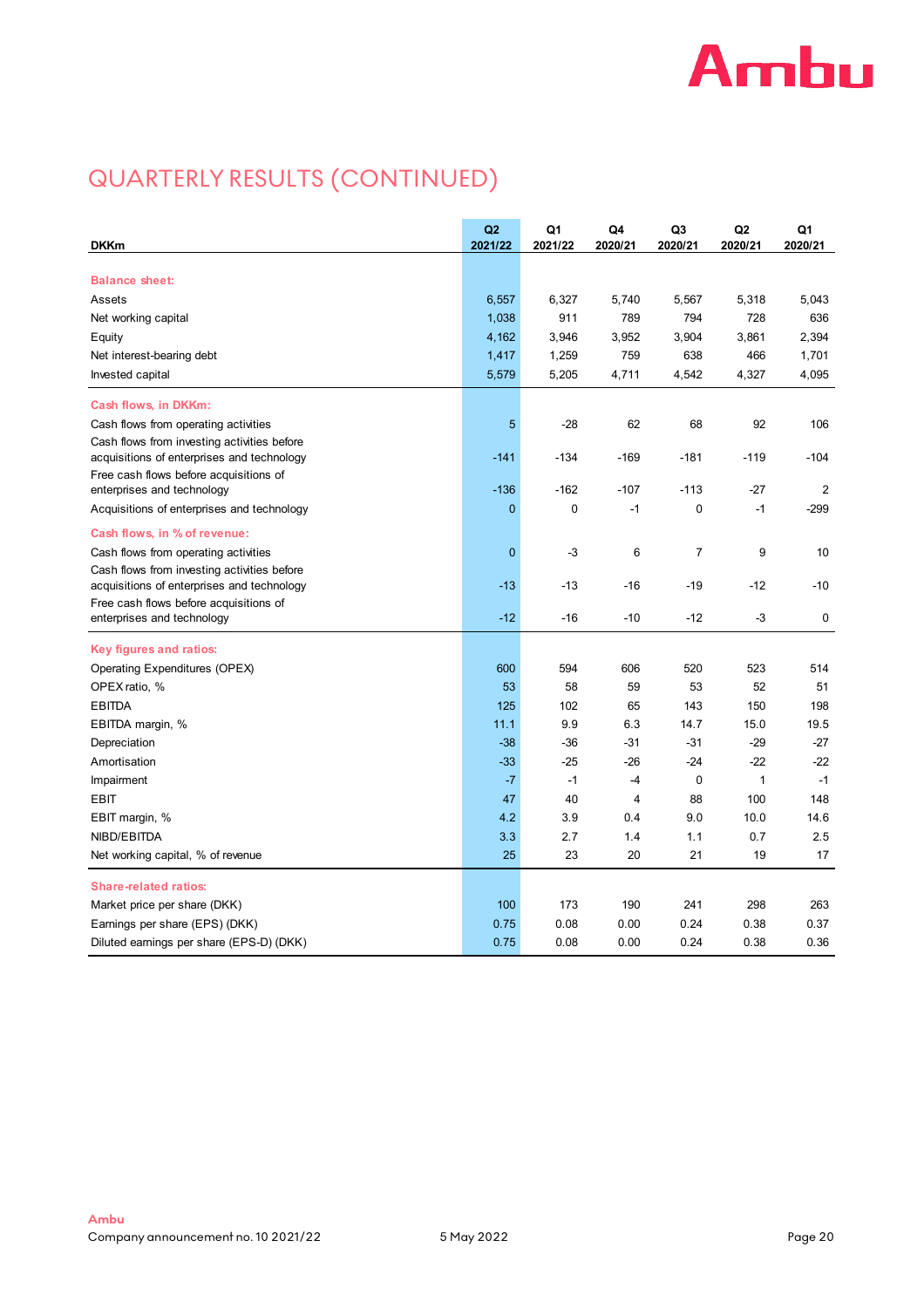# Amhu

# MANAGEMENT'S STATEMENT

The Board of Directors and the Executive Board have considered and approved the interim report of Ambu A/S for the period from 1 October 2021 to 31 March 2022. The interim report has not been audited or reviewed by the company's independent auditors.

The interim report is presented in accordance with IAS 34 – Interim Financial Reporting as adopted by the EU and additional Danish disclosure requirements for the interim reporting of listed companies.

We consider the accounting policies applied to be expedient, the group's internal controls relevant to preparing and presenting the interim report to be adequate and the interim report to give a true and fair view of the group's assets, liabilities, results and financial position at 31 March 2022 and of the results of the group's operations and cash flows for the period 1 October 2021 to 31 March 2022.

We furthermore consider that the management's review gives a true and fair view of the development in the group's activities and financial affairs, the profit for the period and the group's financial position as a whole as well as a description of the most significant risks and uncertainties to which the group is subject.

Ballerup, 5 May 2022

# **Executive Board**

Juan Jose Gonzalez CEO

Michael Højgaard **CFO** 

## **Board of Directors**

Jørgen Jensen Chairman

Christian Sagild Vice-Chairman

Susanne Larsson Michael del Prado Henrik Ehlers Wulff

Britt Meelby Jensen

Charlotte Elgaard Bjørnhoff Elected by the employees

Jesper Bartroff Frederiksen Elected by the employees

Thomas Bachgaard Jensen Elected by the employees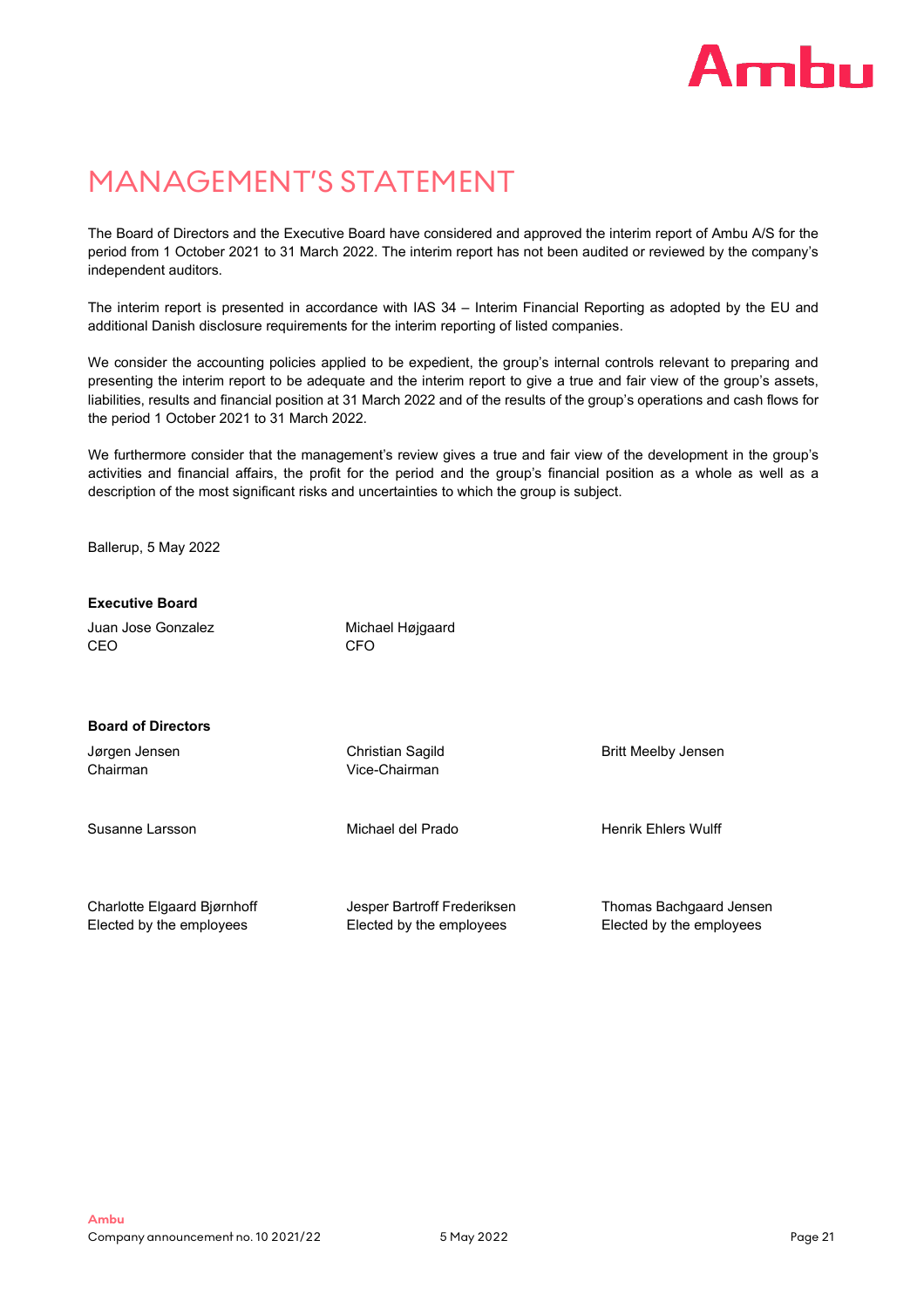# Consolidated financial statements

Interim report Q2 2021/22

# **Contents**

| Page 23 | Income statement and statement of comprehensive income |
|---------|--------------------------------------------------------|
| Page 24 | Balance sheet                                          |
| Page 25 | Cash flow statement                                    |
| Page 26 | Statement of changes in equity                         |
| Page 27 | Notes to the interim report                            |

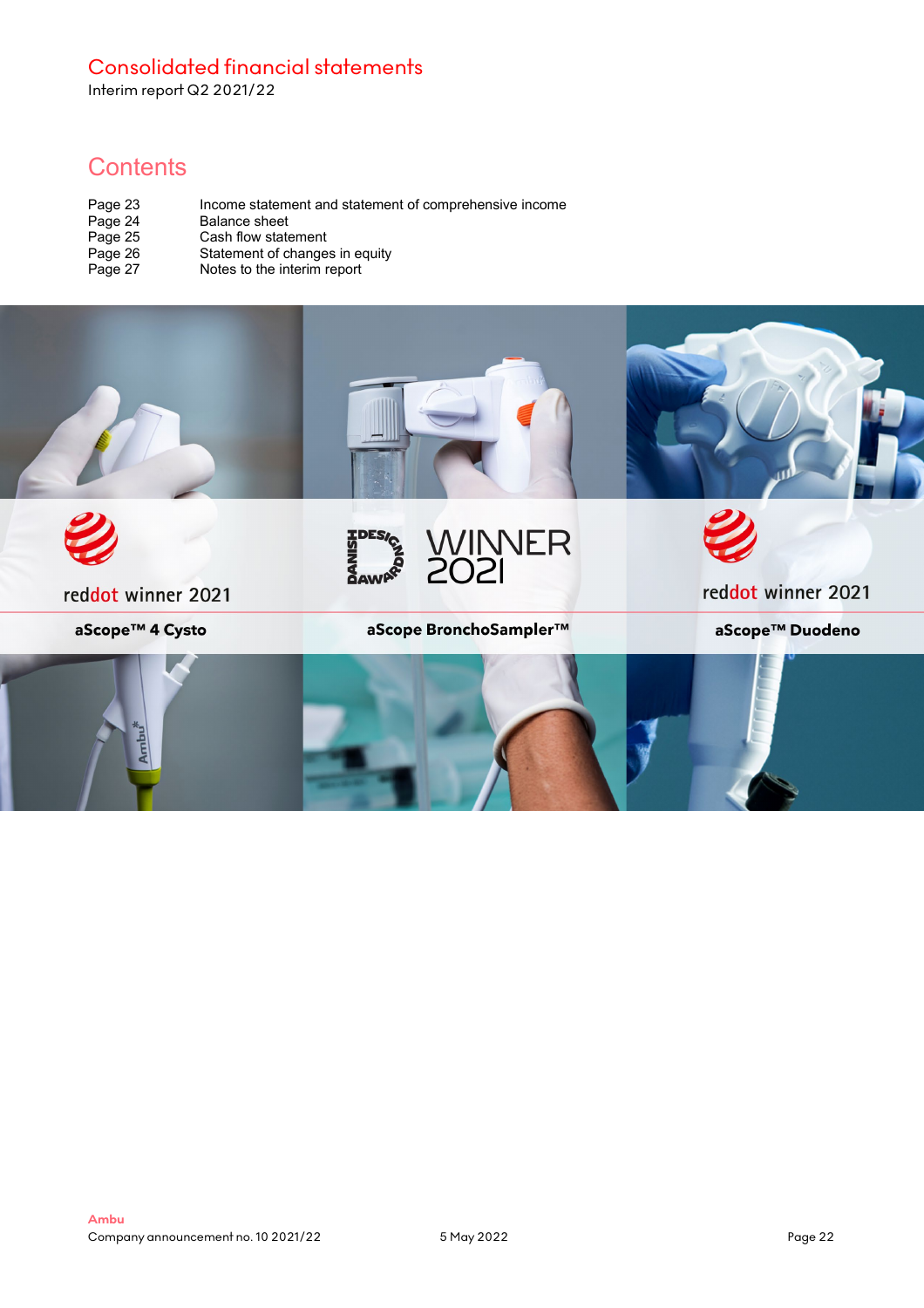# Income statement and statement of comprehensive income

Interim report Q2 2021/22

|                                     | Q2      | Q2             | <b>YTD</b> | <b>YTD</b> | <b>FY</b> |
|-------------------------------------|---------|----------------|------------|------------|-----------|
| Income statement                    | 2021/22 | 2020/21        | 2021/22    | 2020/21    | 2020/21   |
|                                     |         |                |            |            |           |
| 4<br>Revenue                        | 1,122   | 1,001          | 2,153      | 2,014      | 4,013     |
| <b>Production costs</b>             | $-475$  | $-378$         | $-872$     | $-729$     | $-1,510$  |
| <b>Gross profit</b>                 | 647     | 623            | 1,281      | 1,285      | 2,503     |
|                                     |         |                |            |            |           |
| Selling and distribution costs      | $-407$  | $-361$         | $-813$     | $-709$     | $-1,468$  |
| Development costs                   | $-65$   | $-52$          | $-129$     | -99        | $-225$    |
| Management and administrative costs | $-128$  | $-110$         | $-252$     | $-229$     | -470      |
| <b>Operating profit (EBIT)</b>      | 47      | 100            | 87         | 248        | 340       |
|                                     |         |                |            |            |           |
| 8, 11<br><b>Financial income</b>    | 137     | $\overline{4}$ | 137        | 4          | 8         |
| 8<br>Financial expenses             | $-2$    | 11             | $-17$      | $-19$      | -40       |
| Profit before tax                   | 182     | 115            | 207        | 233        | 308       |
|                                     |         |                |            |            |           |
| Tax on profit for the period        | $-7$    | $-20$          | $-12$      | $-47$      | -61       |
| Net profit for the period           | 175     | 95             | 195        | 186        | 247       |
|                                     |         |                |            |            |           |
| Earnings per share in DKK           |         |                |            |            |           |
| Earnings per share (EPS)            | 0.69    | 0.38           | 0.77       | 0.75       | 0.98      |
| Diluted earnings per share (EPS-D)  | 0.69    | 0.38           | 0.77       | 0.74       | 0.98      |

| Statement of comprehensive income                                          | Q <sub>2</sub><br>2021/22 | Q2<br>2020/21 | <b>YTD</b><br>2021/22 | <b>YTD</b><br>2020/21 | <b>FY</b><br>2020/21 |
|----------------------------------------------------------------------------|---------------------------|---------------|-----------------------|-----------------------|----------------------|
| Net profit for the period                                                  | 175                       | 95            | 195                   | 186                   | 247                  |
| Other comprehensive income:                                                |                           |               |                       |                       |                      |
| Items which are moved to the income statement<br>under certain conditions: |                           |               |                       |                       |                      |
| Translation adjustment in foreign subsidiaries                             | 36                        | 35            | 84                    | 8                     | 33                   |
| Other comprehensive income after tax                                       | 36                        | 35            | 84                    | 8                     | 33                   |
| Comprehensive income for the period                                        | 211                       | 130           | 279                   | 194                   | 280                  |

DKKm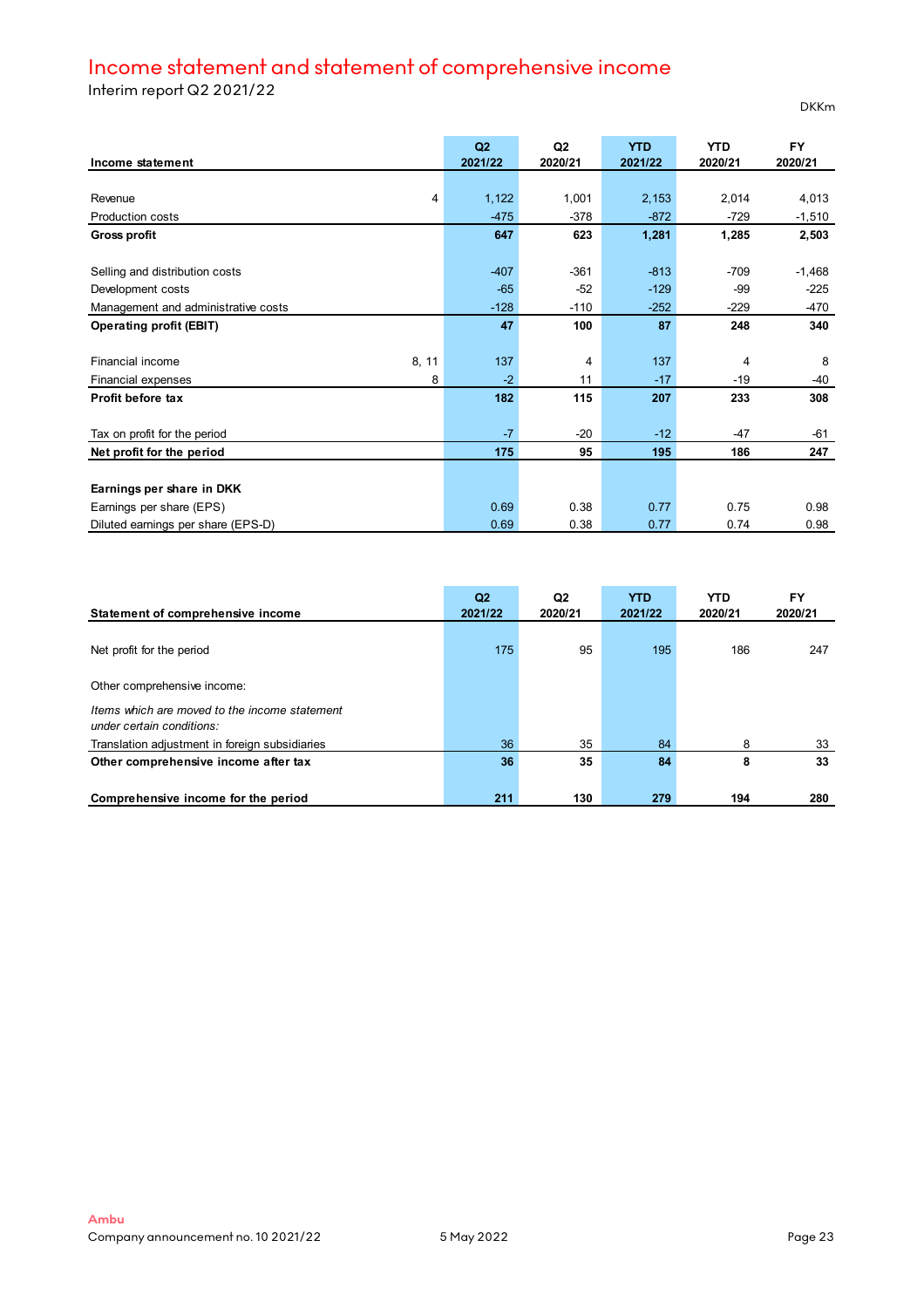# Balance sheet

Interim report Q2 2021/22

| <b>Note</b><br><b>Assets</b>                             | 31.03.22 | 31.03.21 | 30.09.21 |
|----------------------------------------------------------|----------|----------|----------|
|                                                          |          |          |          |
| Goodwill                                                 | 1,531    | 1,496    | 1,504    |
| Acquired technologies, trademarks and customer relations | 500      | 426      | 407      |
| Acquired technologies in progress                        | 212      | 324      | 324      |
| Completed development projects                           | 681      | 347      | 395      |
| Development projects in progress                         | 457      | 429      | 572      |
| <b>Rights</b>                                            | 37       | 36       | 42       |
| Intangible assets                                        | 3,418    | 3,058    | 3,244    |
|                                                          |          |          |          |
| Land and buildings                                       | 673      | 345      | 403      |
| Plant and machinery                                      | 161      | 153      | 164      |
| Other fittings and equipment                             | 176      | 147      | 169      |
| Property, plant and equipment in progress                | 140      | 57       | 110      |
| Property, plant and equipment                            | 1,150    | 702      | 846      |
|                                                          |          |          |          |
| Deferred tax asset                                       | 74       | 86       | 42       |
| Other non-current assets                                 | 74       | 86       | 42       |
|                                                          |          |          |          |
| Total non-current assets                                 | 4,642    | 3,846    | 4,132    |
|                                                          |          |          |          |
| Inventories                                              | 991      | 632      | 748      |
| Trade receivables                                        | 700      | 608      | 699      |
| Other receivables                                        | 30       | 22       | 20       |
| Income tax receivable                                    | 9        | 5        | 13       |
| Prepayments                                              | 73       | 60       | 64       |
| Cash and cash equivalents                                | 112      | 145      | 64       |
| <b>Total current assets</b>                              | 1,915    | 1,472    | 1,608    |
|                                                          |          |          |          |
| <b>Total assets</b>                                      | 6,557    | 5,318    | 5.740    |

| <b>Note</b><br><b>Equity and liabilities</b> |    | 31.03.22 | 31.03.21 | 30.09.21       |
|----------------------------------------------|----|----------|----------|----------------|
|                                              |    |          |          |                |
| Share capital                                |    | 129      | 129      | 129            |
| Other reserves                               |    | 4,033    | 3,732    | 3,823          |
| <b>Equity</b>                                | 10 | 4,162    | 3,861    | 3,952          |
|                                              |    |          |          |                |
| Deferred tax                                 |    | 39       | 46       | 18             |
| Provisions                                   |    | 31       | 33       | 30             |
| Interest-bearing debt                        | 9  | 1,461    | 557      | 760            |
| <b>Non-current liabilities</b>               |    | 1,531    | 636      | 808            |
|                                              |    |          |          |                |
| Provisions                                   |    | 14       | 9        | 13             |
| Contingent consideration                     | 11 | $\Omega$ | 132      | 137            |
| Interest-bearing debt                        | 9  | 68       | 54       | 63             |
| Trade payables                               |    | 371      | 299      | 364            |
| Income tax                                   |    | 26       | 26       | 23             |
| Other payables                               |    | 385      | 295      | 378            |
| Derivative financial instruments             |    | $\Omega$ | 6        | $\overline{2}$ |
| <b>Current liabilities</b>                   |    | 864      | 821      | 980            |
|                                              |    |          |          |                |
| <b>Total liabilities</b>                     |    | 2,395    | 1,457    | 1,788          |
| <b>Total equity and liabilities</b>          |    | 6,557    | 5,318    | 5,740          |

 $\mathcal{L}(\mathcal{L}^{\text{max}}_{\mathcal{L}})$ 

 $\mathbb{R}^n$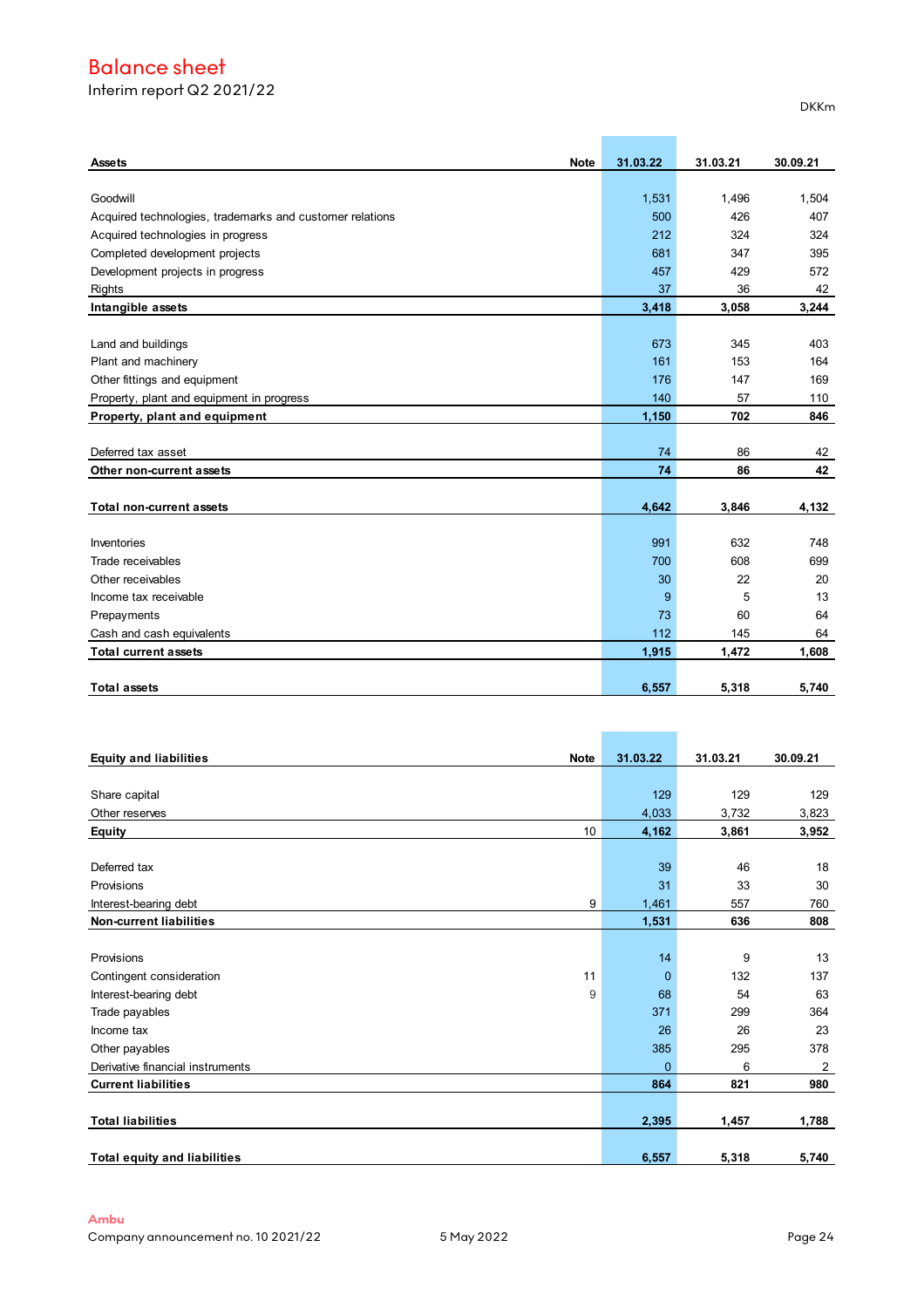# Cash flow statement

Interim report Q2 2021/22

| <b>Note</b>                                                                            | <b>YTD</b><br>2021/22 | <b>YTD</b><br>2020/21 | <b>FY</b><br>2020/21 |
|----------------------------------------------------------------------------------------|-----------------------|-----------------------|----------------------|
|                                                                                        |                       |                       |                      |
| Operating profit (EBIT)                                                                | 87                    | 248                   | 340                  |
| 5<br>Adjustment of items with no cash flow effect                                      | 148                   | 107                   | 227                  |
| Changes in net working capital<br>6                                                    | $-215$                | $-133$                | -197                 |
| Interest income                                                                        | $\mathbf{0}$          | 0                     | 3                    |
| Interest expenses and similar items                                                    | $-13$                 | $-10$                 | $-18$                |
| Income tax paid                                                                        | $-30$                 | $-14$                 | $-27$                |
| Cash flows from operating activities                                                   | $-23$                 | 198                   | 328                  |
|                                                                                        |                       |                       |                      |
| Investments in intangible assets                                                       | $-204$                | $-175$                | -405                 |
| Investments in tangible assets                                                         | $-71$                 | $-54$                 | -176                 |
| Sale of non-current assets                                                             | $\mathbf{0}$          | 6                     | 8                    |
| Cash flows from investing activities before acquisitions of enterprises and technology | $-275$                | $-223$                | -573                 |
|                                                                                        |                       |                       |                      |
| Free cash flows before acquisitions of enterprises and technology                      | $-298$                | -25                   | -245                 |
|                                                                                        |                       |                       |                      |
| Acquisition of technology                                                              | $\mathbf 0$           | $-2$                  | $-3$                 |
| Acquisitions of enterprises                                                            | $\mathbf{0}$          | $-298$                | -298                 |
| Cash flows from acquisitions of enterprises and technology                             | $\Omega$              | $-300$                | -301                 |
|                                                                                        |                       |                       |                      |
| Cash flows from investing activities                                                   | $-275$                | $-523$                | -874                 |
|                                                                                        |                       |                       |                      |
| Free cash flows after acquisitions of enterprises and technology                       | $-298$                | -325                  | -546                 |
|                                                                                        |                       | 425                   | 575                  |
| Raising of long-term debt                                                              | 435<br>$\mathbf 0$    | $-1,250$              | $-1,250$             |
| Repayment of debt to credit institutions                                               | $\Omega$              | $-24$                 | $-24$                |
| Repayment of debt to other creditors                                                   |                       | -27                   | -44                  |
| Repayment in respect of leases                                                         | -27                   |                       |                      |
| Exercise of options                                                                    | 11                    | 33<br>65              | 37                   |
| Sale of treasury shares                                                                | 0                     | $-73$                 | 65                   |
| Dividend paid                                                                          | $-75$                 | 1                     | $-73$                |
| Dividend, treasury shares                                                              | 1                     |                       | $\mathbf 1$          |
| Capital increase, Class B share capital                                                | 1<br>346              | 1,222<br>372          | 1,225<br>512         |
| Cash flows from financing activities                                                   |                       |                       |                      |
|                                                                                        | 48                    | 47                    | -34                  |
| Changes in cash and cash equivalents                                                   |                       |                       |                      |
| Cash and cash equivalents, beginning of period                                         | 64                    | 98                    | 98                   |
| Cash and cash equivalents, end of period                                               | 112                   | 145                   | 64                   |
|                                                                                        |                       |                       |                      |
| Cash and cash equivalents, end of period, are composed as follows:                     |                       |                       |                      |
| Cash and cash equivalents                                                              | 112                   | 145                   | 64                   |
| Cash and cash equivalents, end of year                                                 | 112                   | 145                   | 64                   |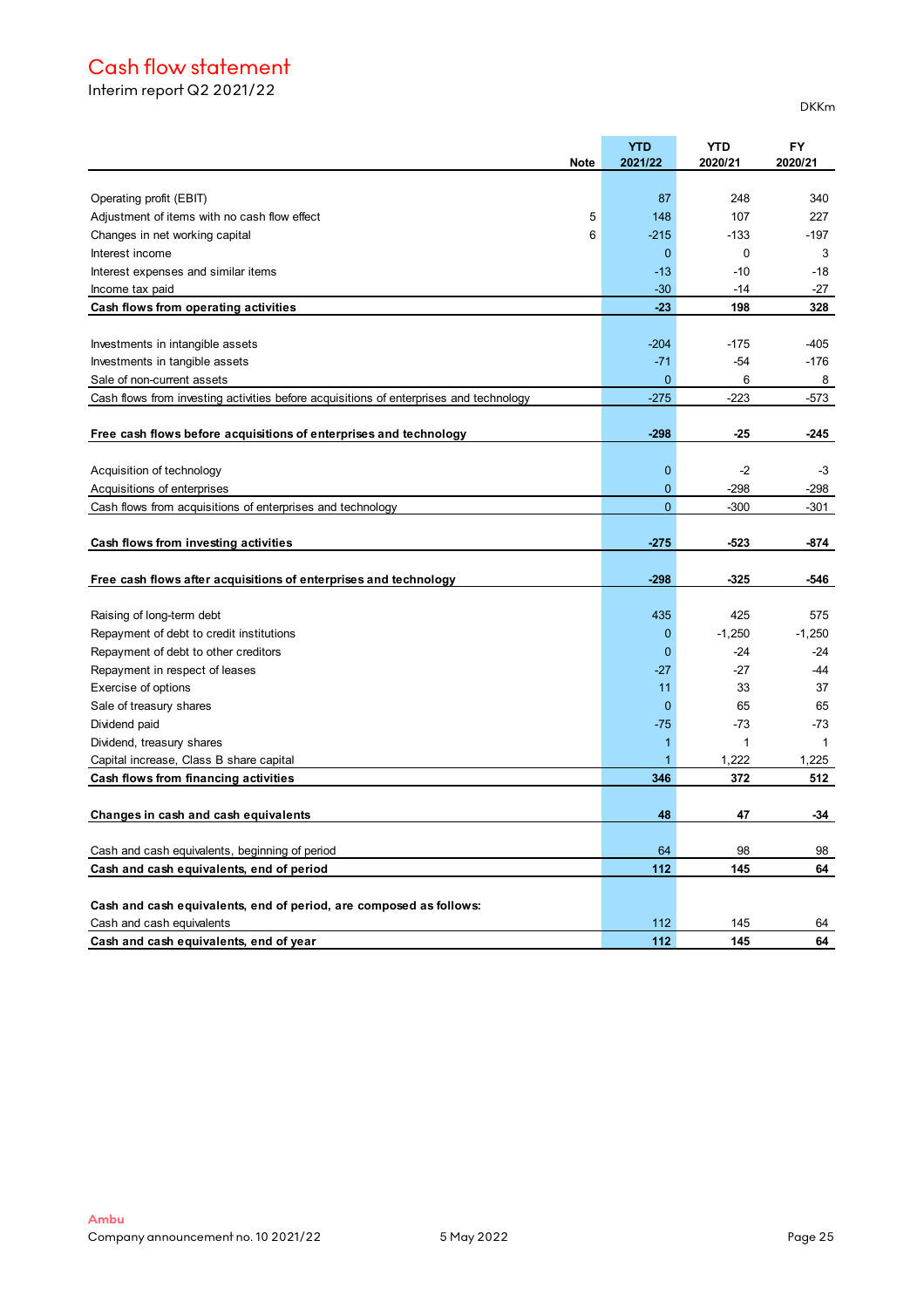# Statement of changes in equity

Interim report Q2 2021/22

|                                           | <b>Share</b> | Reserve for<br>foreign<br>currency<br>translation | Retained       | <b>Proposed</b> |             |
|-------------------------------------------|--------------|---------------------------------------------------|----------------|-----------------|-------------|
|                                           | capital      | adjustment                                        | earnings       | dividend        | Total       |
| Equity 1 October 2021                     | 129          | 106                                               | 3,642          | 75              | 3,952       |
| Net profit for the period                 |              |                                                   | 195            |                 | 195         |
| Other comprehensive income for the period |              | 84                                                |                |                 | 84          |
| Total comprehensive income                | $\mathbf 0$  | 84                                                | 195            | $\mathbf{0}$    | 279         |
| Transactions with the owners:             |              |                                                   |                |                 |             |
| Share-based payment                       |              |                                                   | 8              |                 | 8           |
| Tax deduction relating to share options   |              |                                                   | -15            |                 | $-15$       |
| Exercise of options                       |              |                                                   | 11             |                 | 11          |
| Distributed dividend                      |              |                                                   |                | $-74$           | $-74$       |
| Dividend, treasury shares                 |              |                                                   | 1              | $-1$            | $\mathbf 0$ |
| Share capital increase                    |              |                                                   | 1              |                 | 1           |
| Equity 31 March 2022                      | 129          | 190                                               | 3,843          | $\mathbf 0$     | 4,162       |
| Equity 1 October 2020                     | 126          | 73                                                | 2,100          | 73              | 2,372       |
| Net profit for the period                 |              |                                                   | 186            |                 | 186         |
| Other comprehensive income for the period |              | 8                                                 |                |                 | 8           |
| Total comprehensive income                | $\mathbf 0$  | 8                                                 | 186            | $\mathbf 0$     | 194         |
| Transactions with the owners:             |              |                                                   |                |                 |             |
| Share-based payment                       |              |                                                   | $\overline{7}$ |                 | 7           |
| Tax deduction relating to share options   |              |                                                   | 40             |                 | 40          |
| Exercise of options                       |              |                                                   | 33             |                 | 33          |
| Sale of treasury shares                   |              |                                                   | 65             |                 | 65          |
| Distributed dividend                      |              |                                                   |                | $-72$           | $-72$       |
| Dividend, treasury shares                 |              |                                                   | 1              | $-1$            | $\mathbf 0$ |
| Share capital increase                    | 3            |                                                   | 1,219          |                 | 1,222       |
| Equity 31 March 2021                      | 129          | 81                                                | 3,651          | 0               | 3,861       |

Other reserves are made up of reserve for foreign currency translation adjustment, retained earnings and proposed dividend and total DKK 4,033m (31.03.2021: DKK 3,732m).

DKKm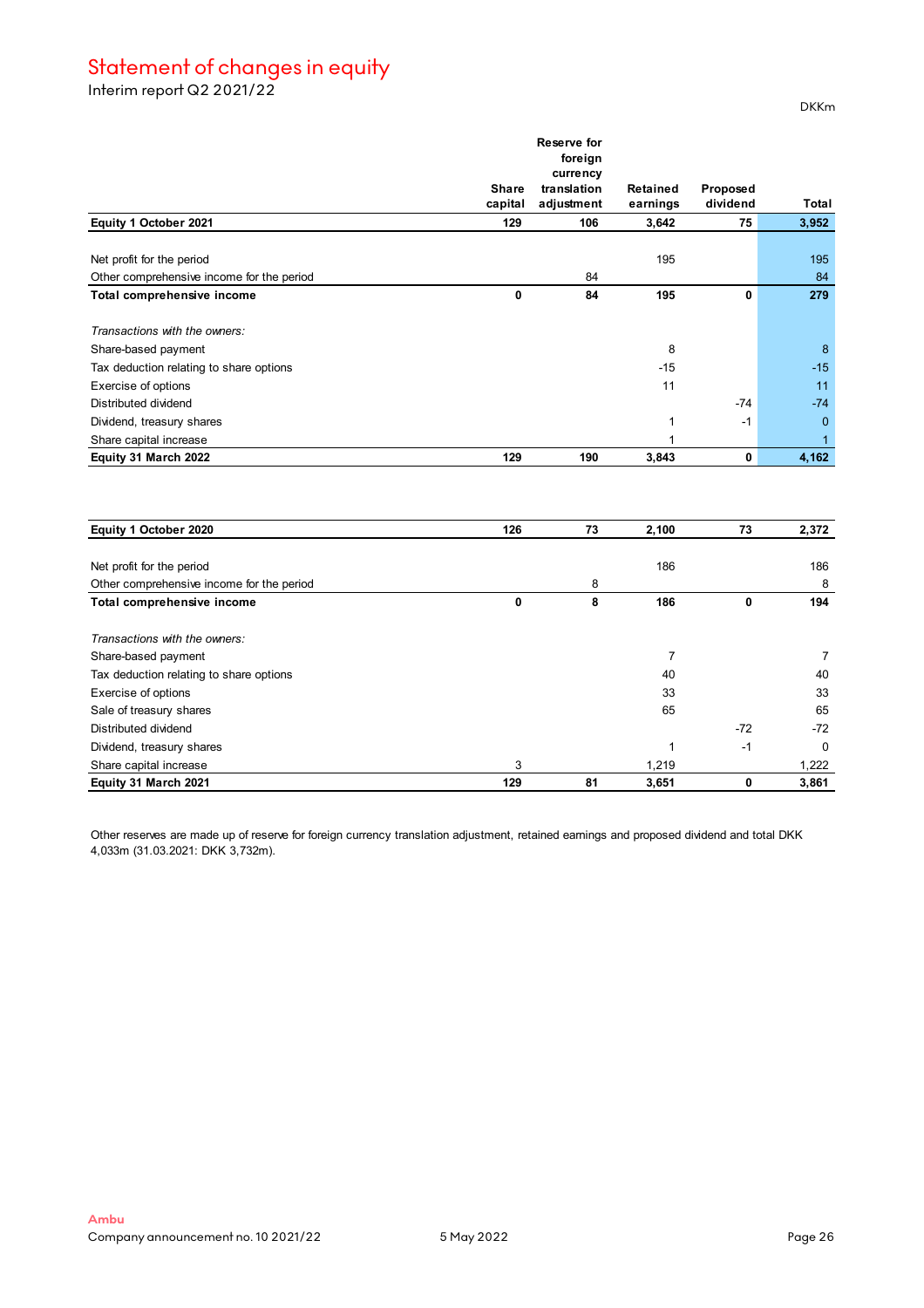Interim report Q2 2021/22

### **Section 1: Basis of preparation of the interim report**

Page 28 Note 1 – Basis of preparation of interim report<br>Page 28 Note 2 – Changes in accounting estimates Note  $2$  – Changes in accounting estimates

# **Section 2: Operating activities and cash flows**

Page 28 **Note 3** – Segment information<br>Page 28 **Note 4** – Revenue Note  $4 -$  Revenue

# **Section 3: Invested capital and net working capital**

Page 29 Note 5 – Adjustment of items with no cash flow effect<br>Page 29 Note 6 – Changes in net working capital Note 6 – Changes in net working capital

#### **Section 4: Financial risk management, capital structure and net financials**

- 
- Page 29 Note 7 Risks<br>Page 29 Note 8 Net fir
- Page 29 Mote 8 Net financials<br>Page 30 Mote 9 Net interest-be
- Page 30 **Note 9 Net interest-bearing debt**<br>Page 30 **Note 10 Capital increases**, treas Note 10 – Capital increases, treasury shares and dividend paid

### **Section 5: Provisions, other liabilities etc.**

- Page 31 Note 11 Contingent consideration<br>Page 31 Note 12 Contingent liabilities
- Page 31 Note 12 Contingent liabilities<br>Page 31 Note 13 Subsequent events
- Note  $13 -$  Subsequent events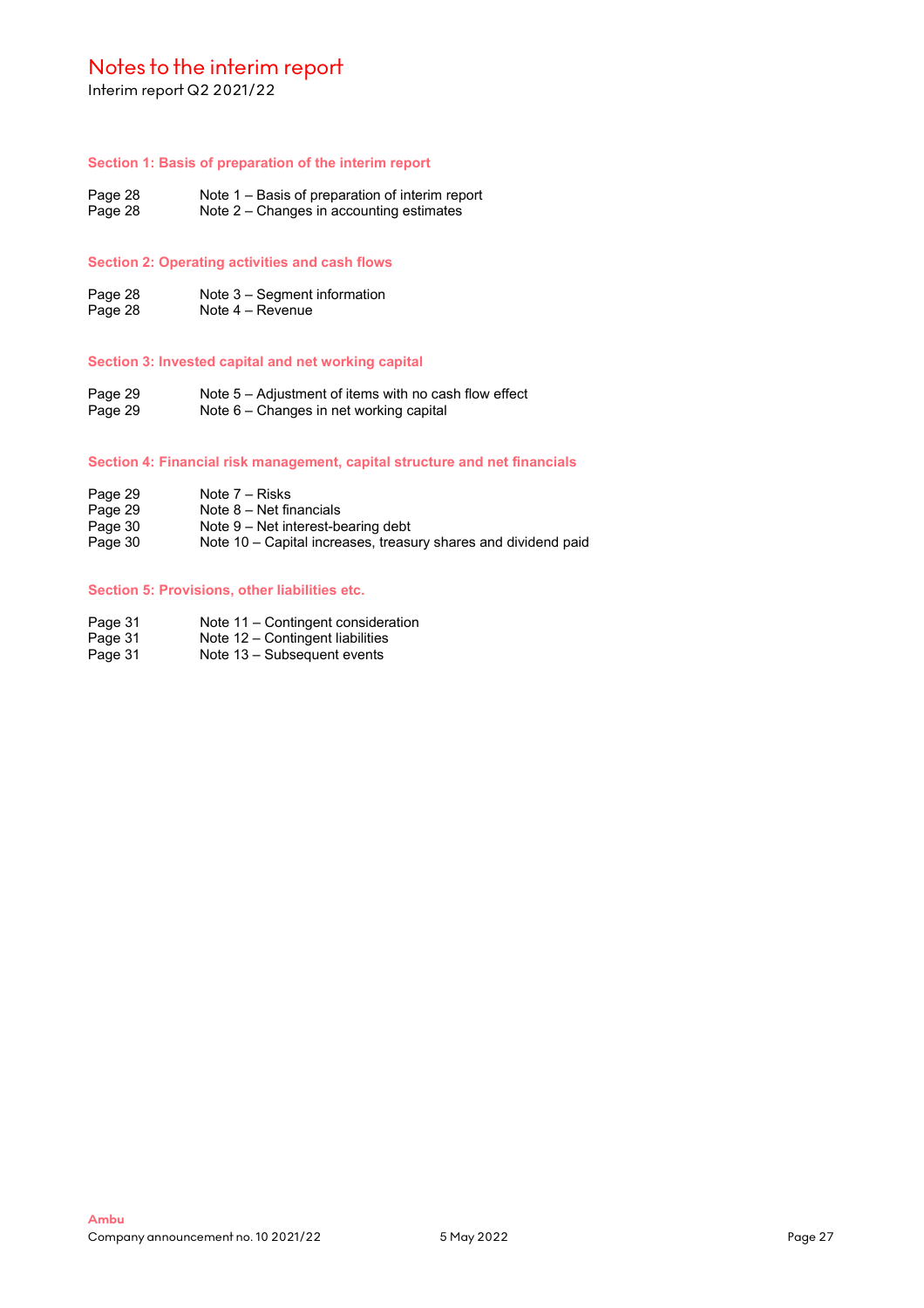Interim report Q2 2021/22

# **Note 1 – Basis of preparation of the interim report**

The interim report for the period 1 October 2021 to 31 March 2022 is presented in accordance with IAS 34 – Interim Financial Reporting as adopted by the EU and additional Danish disclosure requirements for the interim reporting of listed companies. The accounting principles applied are consistent with the principles applied in the annual report for 2020/21 with the exception of estimates applied to measure the fair value of contingent consideration described below. For definitions of ratios, reference is made to note 5.10 in the annual report for 2020/21.

#### **Note 2 – Changes in accounting estimates**

In connection with the preparation of the interim report, the management makes accounting estimates, assessments and assumptions which form the basis of the presentation, recognition and measurement of the group's assets and liabilities for accounting purposes. There are no changes in the estimates or assessments reported in the annual report for 2020/21 other than the change in estimates regarding contingent consideration as described below.

#### *Contingent consideration*

As reported in note 4.2 of the annual report for 2020/21, the management applies unobservable data to measure the fair value of the contingent consideration from the acquisition of Invendo Medical GmbH. By 30 September 2021, the contingent consideration had a fair value of DKK 137m as management expected the liability to be paid in 2021/22. The liability was conditional upon FDA clearance of the gastroscope by no later than 31 December 2021. As the FDA clearance for the gastroscope was not achieved by the end of 2021, the milestone payment for the gastroscope has lapsed.

Contingent consideration of DKK 137m has been taken to financials and the consideration for Invendo Medical GmbH is fully paid.

#### **Note 3 – Segment information**

Ambu is a supplier of medtech products for the global market. Except for the sales of the various products, no structural or organizational aspects allow for a division of earnings from individual products, as sales channels, customer types and sales organizations are identical for all important markets. Furthermore, production processes and internal controls and reporting are identical, which means that, with the exception of revenue, everything else is unsegmented. Ambu has thus identified one segment.

#### **Note 4 – Revenue**

|                                  | Q <sub>2</sub><br>2021/22 | Q <sub>2</sub><br>2020/21 | <b>YTD</b><br>2021/22 | <b>YTD</b><br>2020/21 | <b>FY</b><br>2020/21 |
|----------------------------------|---------------------------|---------------------------|-----------------------|-----------------------|----------------------|
|                                  |                           |                           |                       |                       |                      |
| Visualization                    | 588                       | 547                       | 1,153                 | 1.105                 | 2,168                |
| Anaesthesia                      | 294                       | 248                       | 539                   | 501                   | 997                  |
| Patient Monitoring & Diagnostics | 240                       | 206                       | 461                   | 408                   | 848                  |
| Total revenue by activities      | 1,122                     | 1,001                     | 2,153                 | 2,014                 | 4,013                |
|                                  |                           |                           |                       |                       |                      |
| North America                    | 523                       | 437                       | 1.004                 | 828                   | 1,739                |
| Europe                           | 482                       | 447                       | 943                   | 984                   | 1,787                |
| Rest of World                    | 117                       | 117                       | 206                   | 202                   | 487                  |
| Total revenue by markets         | 1,122                     | 1,001                     | 2,153                 | 2,014                 | 4,013                |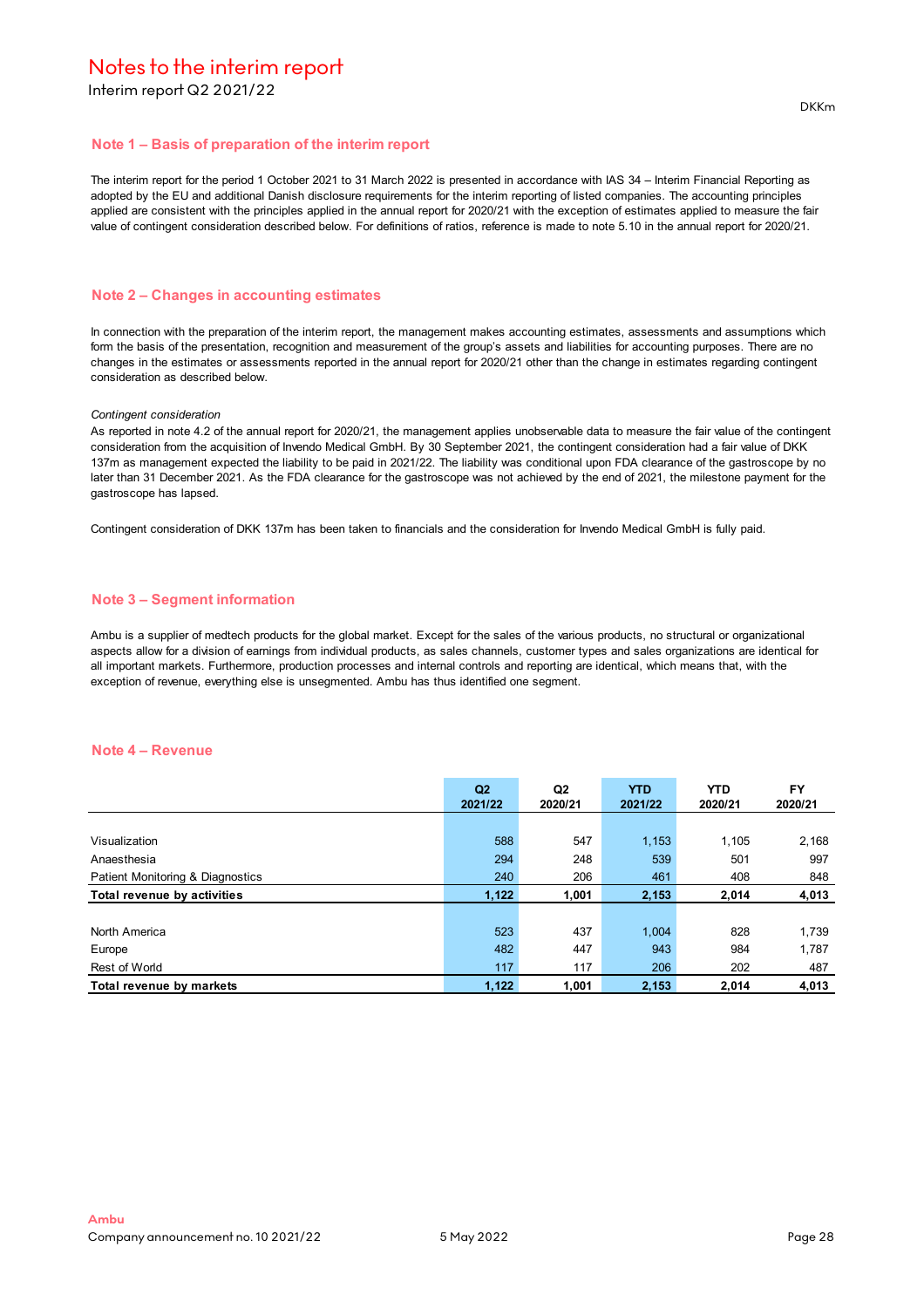Interim report Q2 2021/22

# **Note 5 – Adjustment of items with no cash flow effect**

|                                                  | <b>YTD</b> | <b>YTD</b> | FY      |
|--------------------------------------------------|------------|------------|---------|
|                                                  | 2021/22    | 2020/21    | 2020/21 |
|                                                  |            |            |         |
| Depreciation, amortisation and impairment losses | 140        | 100        | 216     |
| Share-based payment                              |            |            |         |
|                                                  | 148        | 107        | 227     |

# **Note 6 – Changes in net working capital**

|                                | <b>YTD</b><br>2021/22 | <b>YTD</b><br>2020/21 | FY<br>2020/21 |
|--------------------------------|-----------------------|-----------------------|---------------|
|                                |                       |                       |               |
| Changes in inventories         | $-217$                | $-110$                | $-222$        |
| Changes in receivables         | $-3$                  | $-72$                 | $-163$        |
| Changes in trade payables etc. |                       | 49                    | 188           |
|                                | $-215$                | $-133$                | -197          |

# **Note 7 – Risks**

For a description of Ambu's risks, see the 'Risk management' section in the annual report for 2020/21, pages 31-32.

## **Note 8 – Net financials**

|                                                 | Q2<br>2021/22 | Q2<br>2020/21 | YTD<br>2021/22 | <b>YTD</b><br>2020/21 | FΥ<br>2020/21 |
|-------------------------------------------------|---------------|---------------|----------------|-----------------------|---------------|
| Interest income, others                         |               | 0             |                |                       |               |
| Foreign exchange gains, net                     |               | 4             |                |                       |               |
| Fair value adjustment, contingent consideration | 137           | 0             | 137            |                       |               |
| Fair value adjustment, swap                     |               |               |                |                       |               |
| <b>Financial income</b>                         | 137           |               | 137            |                       |               |

|                                                              | Q <sub>2</sub><br>2021/22 | Q2<br>2020/21 | <b>YTD</b><br>2021/22 | YTD.<br>2020/21 | FY<br>2020/21 |
|--------------------------------------------------------------|---------------------------|---------------|-----------------------|-----------------|---------------|
| Interest expenses, banks                                     |                           |               |                       | 10              | 16            |
|                                                              |                           | ◠             | 8                     |                 | 8             |
| Interest expenses, leases                                    |                           |               |                       |                 |               |
| Interest expenses, others                                    |                           | 0             | o                     |                 |               |
| Foreign exchange loss, net                                   | -1                        | $-15$         |                       |                 | 0             |
| Fair value adjustment, contingent consideration              |                           | $-2$          | 0                     |                 | 10            |
| Effect of shorter discount period, acquisition of technology |                           |               |                       |                 |               |
| <b>Financial expenses</b>                                    |                           | $-11$         |                       | 19              | 40            |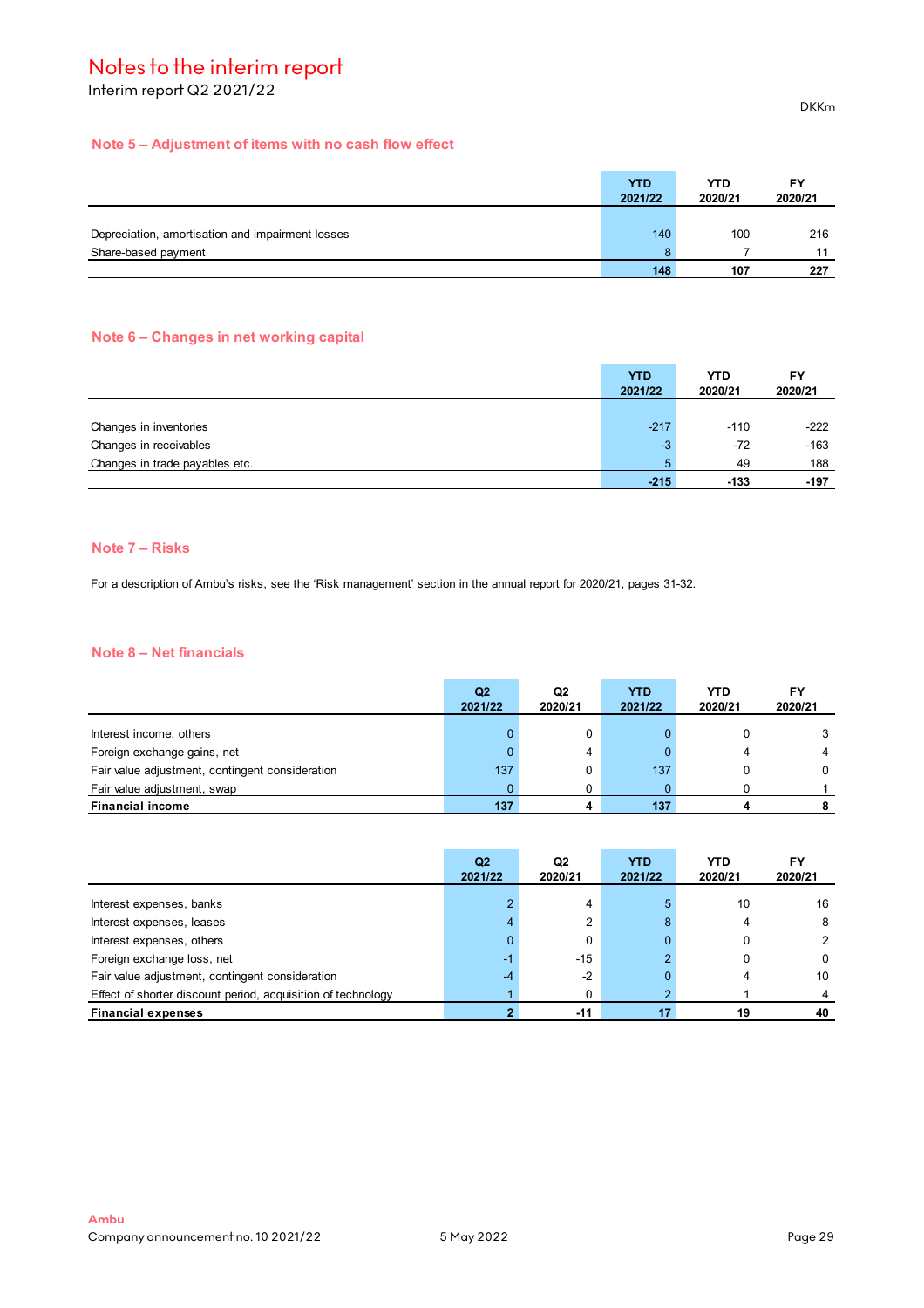Interim report Q2 2021/22

### **Note 9 – Net interest-bearing debt**

|                                  |          |          | <b>FY</b> |
|----------------------------------|----------|----------|-----------|
|                                  | 31.03.22 | 31.03.21 | 2020/21   |
| Credit institutions              | 985      | 400      | 550       |
| Leases                           | 476      | 157      | 210       |
| Long-term interest-bearing debt  | 1,461    | 557      | 760       |
|                                  |          |          |           |
| Leases                           | 68       | 54       | 63        |
| Short-term interest-bearing debt | 68       | 54       | 63        |
|                                  |          |          |           |
| Interest-bearing debt            | 1,529    | 611      | 823       |

The table below shows the composition of the group's net interest-bearing debt.

|                           | 31.03.22 | 31.03.21 | 2020/21 |
|---------------------------|----------|----------|---------|
|                           |          |          |         |
| Interest-bearing debt     | 1,529    | 611      | 823     |
| Cash and cash equivalents | $-112$   | $-145$   | -64     |
| Net interest-bearing debt | 1.417    | 466      | 759     |

### **Note 10 – Capital increases, treasury shares and dividend paid**

#### *Capital increases*

A capital increase was completed in November 2021 in connection with the exercise by an employee of warrants allocated in 2015. In consequence hereof, Ambu's share capital was increased by 5,000 Class B shares with a nominal value of DKK 0.50 each at a price of 39.26.

In February 2022, another capital increase was carried out in connection with the exercise by employees of warrants allocated in 2016. In consequence hereof, Ambu's share capital was increased by 7,500 Class B shares with a nominal value of DKK 0.50 each at a price of 77.12.

Changes in the number of shares and share capital for the period:

|                       | 30.09.21    | Change | 31.03.22    |
|-----------------------|-------------|--------|-------------|
|                       |             |        |             |
| No. of Class A shares | 34,320,000  | 0      | 34,320,000  |
| No. of Class B shares | 223,383,932 | 12,500 | 223,396,432 |
|                       | 257,703,932 | 12,500 | 257,716,432 |
|                       |             |        |             |
| Share capital         | 128,851,966 | 6,250  | 128,858,216 |

#### *Treasury shares*

As at 30 September 2021, Ambu's holding of treasury shares totalled 3,976,471 Class B shares with a nominal value of DKK 0.50 each. As at 31 March 2022, this had been reduced by 334,158 shares to 3,642,313 Class B shares. The reduction is attributable to disposals in connection with the conclusion of the employee share programme for 2019 (matching shares) and the exercise of 269,165 share options. There have been no transactions with Class A shares.

*Dividend paid*

The Board of Directors' proposal for the distribution of dividend of DKK 0.29 per share with a nominal value of DKK 0.50 was adopted at the company's annual general meeting on 14 December 2021. The dividend declared totals DKK 75m and has subsequently been paid out less withholding taxes payable to the Danish tax authorities in January 2022.